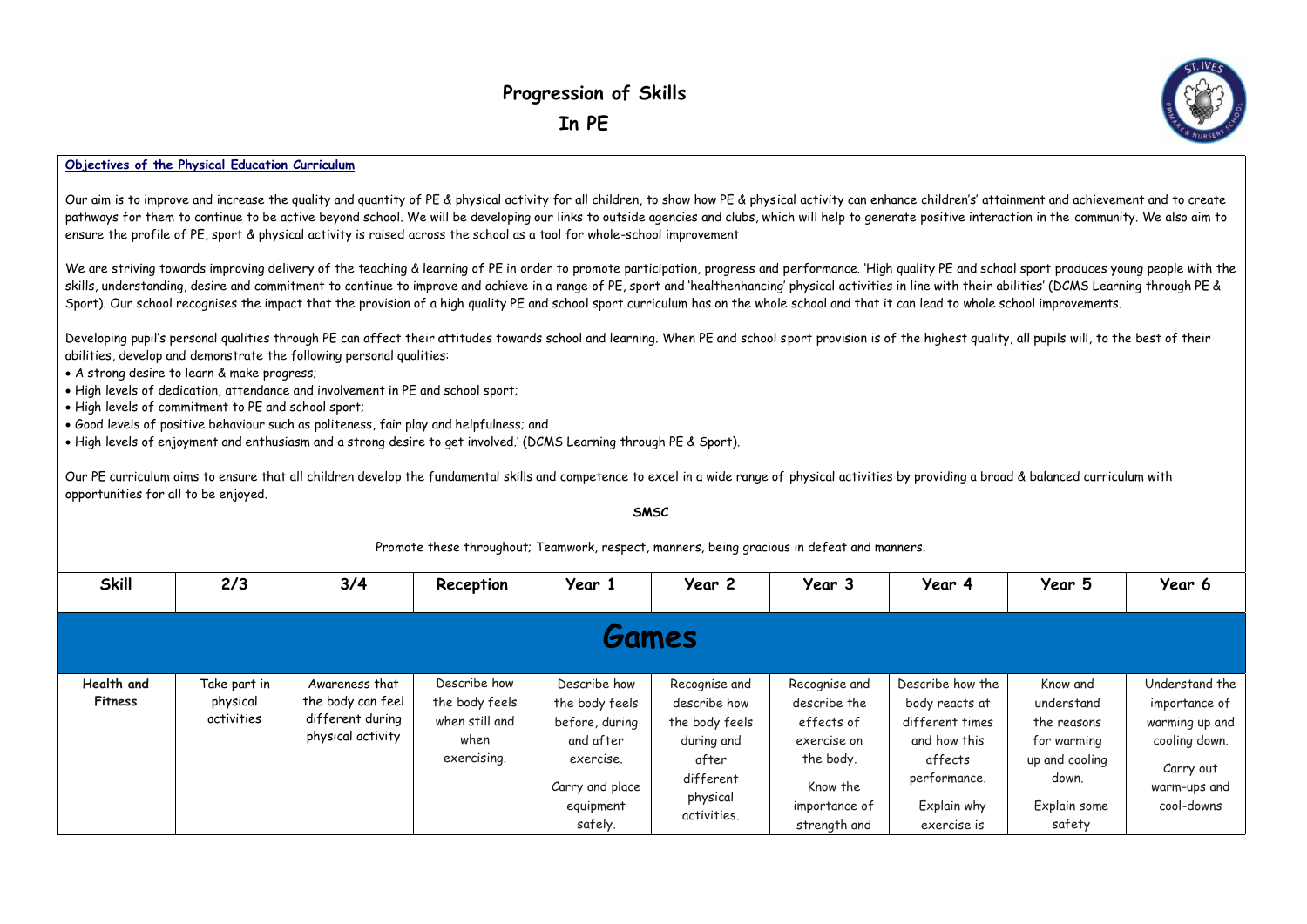|                                 |                                              |                                                                                                 |                                                               |                                                                                              | Explain what<br>they need to                                                                                                                                          | flexibility for<br>physical                                                                                                                                                                                                                                            | good for your<br>health.                                                                                                                                                                                                                                                                                                                    | principles when<br>preparing for                                                                                                                                                                                                                                                                                                         | safely and<br>effectively.                                                                                                                                                                                             |
|---------------------------------|----------------------------------------------|-------------------------------------------------------------------------------------------------|---------------------------------------------------------------|----------------------------------------------------------------------------------------------|-----------------------------------------------------------------------------------------------------------------------------------------------------------------------|------------------------------------------------------------------------------------------------------------------------------------------------------------------------------------------------------------------------------------------------------------------------|---------------------------------------------------------------------------------------------------------------------------------------------------------------------------------------------------------------------------------------------------------------------------------------------------------------------------------------------|------------------------------------------------------------------------------------------------------------------------------------------------------------------------------------------------------------------------------------------------------------------------------------------------------------------------------------------|------------------------------------------------------------------------------------------------------------------------------------------------------------------------------------------------------------------------|
|                                 |                                              |                                                                                                 |                                                               |                                                                                              | stay healthy.                                                                                                                                                         | activity.<br>Explain why it<br>is important to<br>warmup and                                                                                                                                                                                                           | Know some<br>reasons for<br>warming up and<br>cooling down.                                                                                                                                                                                                                                                                                 | and during<br>exercise.                                                                                                                                                                                                                                                                                                                  | Understand<br>why exercise is<br>good for<br>health, fitness                                                                                                                                                           |
|                                 |                                              |                                                                                                 |                                                               |                                                                                              |                                                                                                                                                                       | cool-down.                                                                                                                                                                                                                                                             |                                                                                                                                                                                                                                                                                                                                             |                                                                                                                                                                                                                                                                                                                                          | and wellbeing.<br>Know ways they                                                                                                                                                                                       |
|                                 |                                              |                                                                                                 |                                                               |                                                                                              |                                                                                                                                                                       |                                                                                                                                                                                                                                                                        |                                                                                                                                                                                                                                                                                                                                             |                                                                                                                                                                                                                                                                                                                                          | can become<br>healthier.                                                                                                                                                                                               |
| Striking and<br>Hitting a Ball  | Use hands and<br>feet to move<br>items       | Use hands and<br>feet to move<br>items with<br>greater<br>confidence,<br>power and<br>accuracy. | Hit a ball with a<br>bat or racquet.                          | Use hitting<br>skills in a game.<br>Practise basic<br>striking,<br>sending and<br>receiving. | Strike or hit a<br>ball with<br>increasing<br>control.<br>Learn skills for<br>playing striking<br>and fielding<br>games.<br>Position the<br>body to strike a<br>ball. | Demonstrate<br>successful<br>hitting and<br>striking skills.<br>Develop a range<br>of skills in<br>striking (and<br>fielding where<br>appropriate).<br>Practise the<br>correct<br>batting<br>technique and<br>use it in a<br>game.<br>Strike the ball<br>for distance. | Use a bat,<br>racquet or<br>stick (hockey)<br>to hit a ball or<br>shuttlecock<br>with accuracy<br>and control.<br>Accurately<br>serve<br>underarm.<br>Build a rally<br>with a partner.<br>Use at least<br>two different<br>shots in a game<br>situation.<br>Use hand-eye<br>coordination to<br>strike a moving<br>and a<br>stationary ball. | Use different<br>techniques to<br>hit a ball.<br>Identify and<br>apply<br>techniques for<br>hitting a tennis<br>ball.<br>Explore when<br>different shots<br>are best used.<br>Develop a<br>backhand<br>technique and<br>use it in a<br>game.<br>Practise<br>techniques for<br>all strokes.<br>Play a tennis<br>game using an<br>overhead | Hit a bowled<br>ball over longer<br>distances.<br>Use good<br>hand-eye<br>coordination to<br>be able to<br>direct a ball<br>when striking<br>or hitting.<br>Understand<br>how to serve in<br>order to start a<br>game. |
| Throwing and<br>Catching a Ball | Watch where<br>balls go and how<br>they move | Begin to release<br>ball in to the air                                                          | Roll equipment<br>in different<br>ways.<br>Throw<br>underarm. | Throw<br>underarm<br>and<br>overarm.                                                         | Throw<br>different<br>types of<br>equipment in<br>different                                                                                                           | Throw and<br>catch with<br>greater control<br>and accuracy.                                                                                                                                                                                                            | Develop<br>different ways<br>of throwing and<br>catching.                                                                                                                                                                                                                                                                                   | serve.<br>Consolidate<br>different ways<br>of throwing<br>and catching,<br>and know when                                                                                                                                                                                                                                                 | Throw and<br>catch<br>accurately and<br>successfully                                                                                                                                                                   |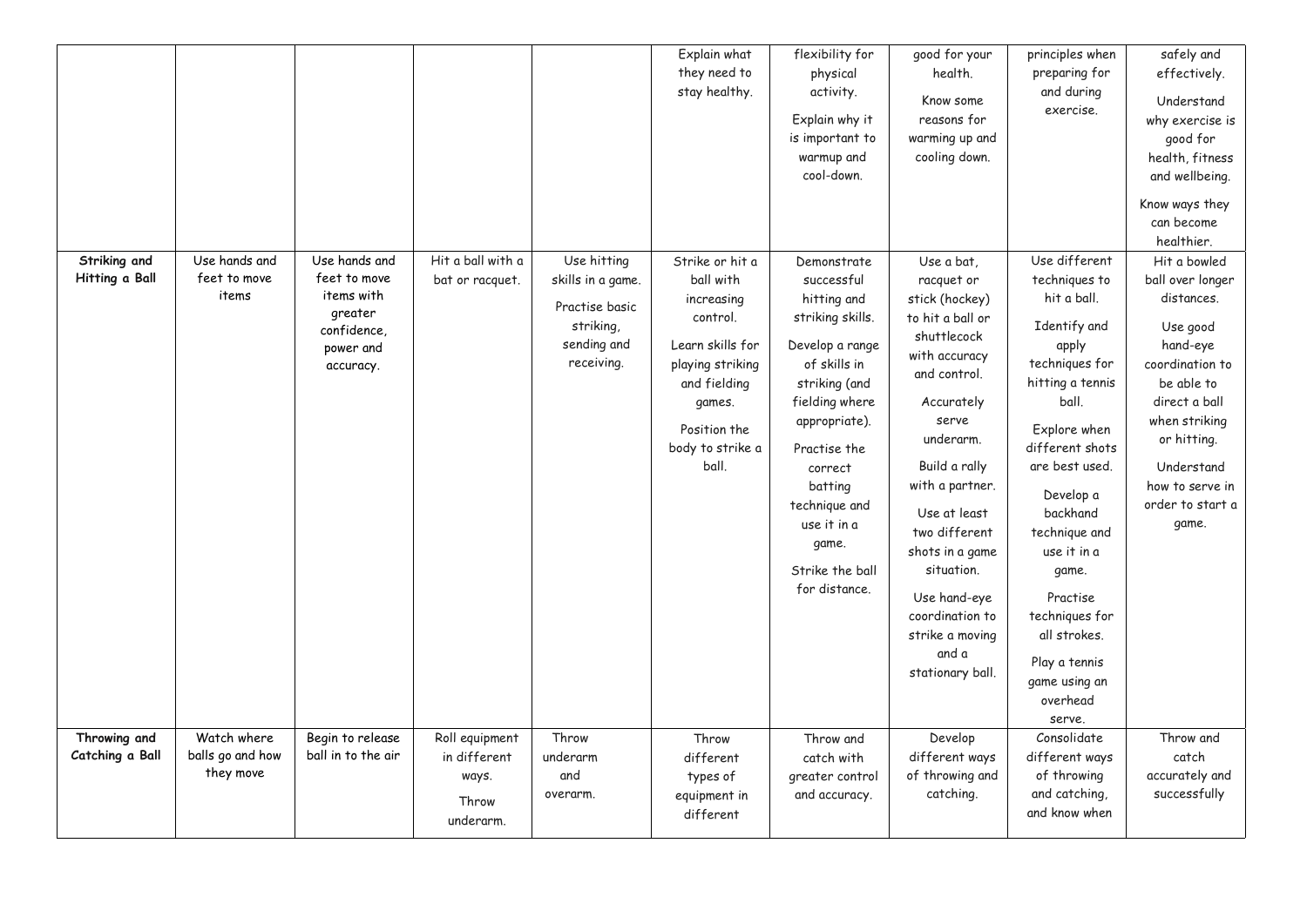|                   |                   |                   | Throw an                      | Catch and                  | ways, for         | Practise the                      | Beginning to          | each is                    | under pressure    |
|-------------------|-------------------|-------------------|-------------------------------|----------------------------|-------------------|-----------------------------------|-----------------------|----------------------------|-------------------|
|                   |                   |                   | object at a                   | bounce a ball.             | accuracy and      | correct                           | apply throws to       | appropriate in             | in a game.        |
|                   |                   |                   | target.                       | Use rolling                | distance.         | technique for<br>catching a ball  | appropriate<br>games. | a game.                    |                   |
|                   |                   |                   | Catch                         | skills in a game.          | Throw, catch      | and use it in a                   |                       |                            |                   |
|                   |                   |                   | equipment using<br>two hands. | Practise                   | and bounce a      | game.                             |                       |                            |                   |
|                   |                   |                   |                               | accurate                   | ball with a       |                                   |                       |                            |                   |
|                   |                   |                   |                               | throwing and               | partner.          | Perform a<br>range of             |                       |                            |                   |
|                   |                   |                   |                               | consistent                 | Use               | catching and                      |                       |                            |                   |
|                   |                   |                   |                               | catching.                  | throwing          | gathering skills                  |                       |                            |                   |
|                   |                   |                   |                               |                            | and               | with control.                     |                       |                            |                   |
|                   |                   |                   |                               |                            | catching          |                                   |                       |                            |                   |
|                   |                   |                   |                               |                            | skills in a       | Throw a ball in<br>different ways |                       |                            |                   |
|                   |                   |                   |                               |                            | game.             | (e.g. high, low,                  |                       |                            |                   |
|                   |                   |                   |                               |                            | Throw a ball      | fast or slow).                    |                       |                            |                   |
|                   |                   |                   |                               |                            | for distance.     | Develop a safe                    |                       |                            |                   |
|                   |                   |                   |                               |                            | Use hand-eye      | and effective                     |                       |                            |                   |
|                   |                   |                   |                               |                            | coordination to   | overarm bowl.                     |                       |                            |                   |
|                   |                   |                   |                               |                            | control a ball.   |                                   |                       |                            |                   |
|                   |                   |                   |                               |                            | Vary types of     |                                   |                       |                            |                   |
| Travelling with a | Move ball using   | Move ball in more | Move a ball in                | Travel with a              | throw used.       |                                   | Move with             |                            | Show              |
| Ball              | feet and hands.   | controlled way    | different ways,               | ball in                    |                   | Move with the                     | the ball              |                            | confidence in     |
|                   |                   | using feet and    | including                     | different                  | Bounce and kick   | ball in a                         | using a               | Use a variety              | using ball skills |
|                   |                   | hands.            | bouncing,                     | ways. Travel               | a ball whilst     | variety of ways                   | range of              | of ways to<br>dribble in a | in various ways   |
|                   |                   |                   | throwing,                     | with a ball in             | moving.           | with some                         | techniques            | game with                  | in a game         |
|                   |                   |                   | kicking and                   | different                  | Use kicking       | control.                          | showing               | success.                   | situation, and    |
|                   |                   |                   | moving with a<br>ball.        | directions                 | skills in a game. | Use two                           | control and           | Use ball skills in         | link these        |
|                   |                   |                   |                               | (side to side,             |                   | different ways                    | fluency.              | various ways,              | together          |
|                   |                   |                   | Use equipment<br>to control a | forwards and               | Use dribbling     | of moving with                    |                       | and begin to               | effectively.      |
|                   |                   |                   | ball.                         | backwards)<br>with control | skills in a game. | a ball in a                       |                       | link together.             |                   |
|                   |                   |                   |                               | and fluency.               |                   | game.                             |                       |                            |                   |
| Passing a Ball    | Recognise ball    | Kick and throw    | Kick/ kick an                 | Pass the ball to           | Know how to       | Pass the ball in                  | Pass the ball         | Pass a ball with           | Choose and        |
|                   | moves on when     | the ball at       | object at a                   | another player             | pass the ball     | two different                     | with increasing       | speed and                  | make the          |
|                   | kicked or thrown. | different speeds. | target.                       | in<br>$\mathfrak a$        | in different      | ways in a game                    | speed, accuracy       | accuracy using             | best pass in      |
|                   |                   |                   |                               | game.                      | ways.             | situation with                    | and success in a      | appropriate                | a game            |
|                   |                   |                   |                               | Use kicking                |                   | some success.                     | game situation.       | techniques in a            | situation and     |
|                   |                   |                   |                               | skills in a game.          |                   |                                   |                       | game situation.            | link a range      |
|                   |                   |                   |                               |                            |                   |                                   |                       |                            | of skills         |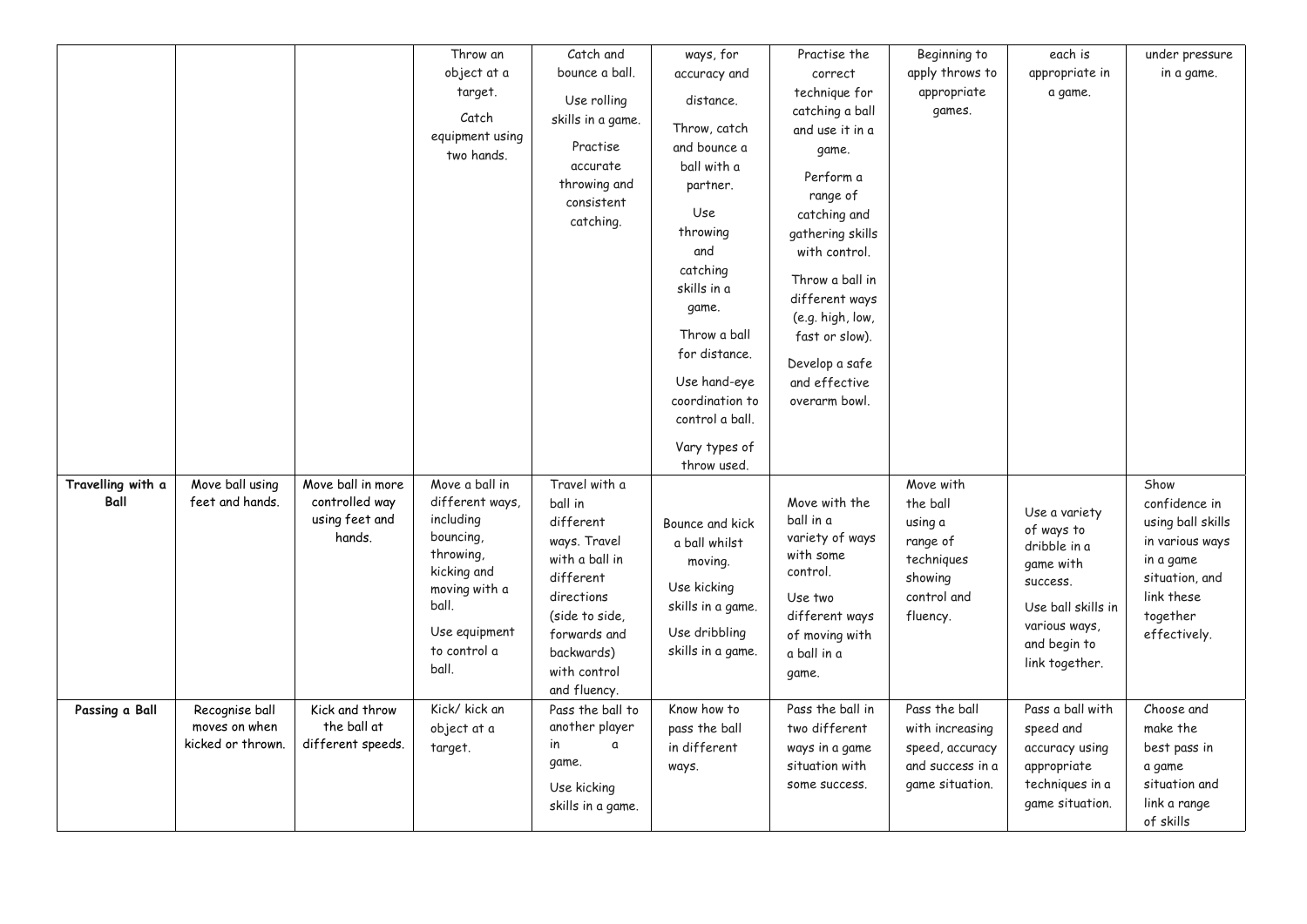| Possession                 |                                                          |                                                      |                                                                                                                                 |                                                                                                                                                                         |                                                                                                                                                                                                                                                            | Know how to<br>keep and win<br>back possession<br>of the ball in a<br>team game.                                  | Occasionally<br>contribute<br>towards<br>helping their<br>team to keep<br>and win<br>back possession<br>of the ball in a<br>team game.            | Keep and win<br>back possession<br>of the ball<br>effectively in a<br>team game. | together<br>with fluency,<br>e.g. passing<br>and receiving<br>the ball on<br>the move.<br>Keep and win<br>back possession<br>of the ball<br>effectively and<br>in a variety of<br>ways in a team<br>game. |
|----------------------------|----------------------------------------------------------|------------------------------------------------------|---------------------------------------------------------------------------------------------------------------------------------|-------------------------------------------------------------------------------------------------------------------------------------------------------------------------|------------------------------------------------------------------------------------------------------------------------------------------------------------------------------------------------------------------------------------------------------------|-------------------------------------------------------------------------------------------------------------------|---------------------------------------------------------------------------------------------------------------------------------------------------|----------------------------------------------------------------------------------|-----------------------------------------------------------------------------------------------------------------------------------------------------------------------------------------------------------|
| <b>Using Space</b>         | Move freely in<br>space provided.                        | Move freely in<br>space and avoid<br>hitting others. | Move safely<br>around the<br>space and<br>equipment.<br>Travel in<br>different ways,<br>including<br>sideways and<br>backwards. | Use different<br>ways of<br>travelling in<br>different<br>direction<br>s or<br>pathways.<br>Run at<br>different<br>speeds.<br>Begin<br>to use<br>space<br>in a<br>game. | Use different<br>ways of<br>travelling<br>at different<br>speeds and<br>following<br>different<br>pathways,<br>directions<br>or courses.<br>Change speed<br>and direction<br>whilst running.<br>Begin to choose<br>and use the<br>best space in a<br>game. | Find a useful<br>space and get<br>into it to<br>support<br>teammates.                                             | Make the best<br>use of space to<br>pass and<br>receive the<br>ball.                                                                              | Demonstrate<br>an increasing<br>awareness of<br>space.                           | Demonstrate a<br>good awareness<br>of space.                                                                                                                                                              |
| Attacking and<br>Defending | With support,<br>join in with<br>others when<br>playing. | Join in with<br>others when<br>playing.              | Play a range of<br>chasing games.                                                                                               | Begin to use<br>the terms<br>attacking and<br>defending.<br>Use simple<br>defensive skills<br>such as marking<br>a player or                                            | Begin to use<br>and understand<br>the terms<br>attacking and<br>defending.<br>Use at least<br>one<br>technique to<br>attack or                                                                                                                             | Use simple<br>attacking and<br>defending<br>skills in a<br>game.<br>Use fielding<br>skills to stop a<br>ball from | Use a range of<br>attacking and<br>defending skills<br>and techniques<br>in a game.<br>Use fielding<br>skills as an<br>individual to<br>prevent a | Choose the<br>best<br>tactics for<br>attacking<br>and<br>defending.              | Think ahead<br>and create a<br>plan of attack<br>or defence.<br>Apply<br>knowledge of<br>skills for<br>attacking and<br>defending.                                                                        |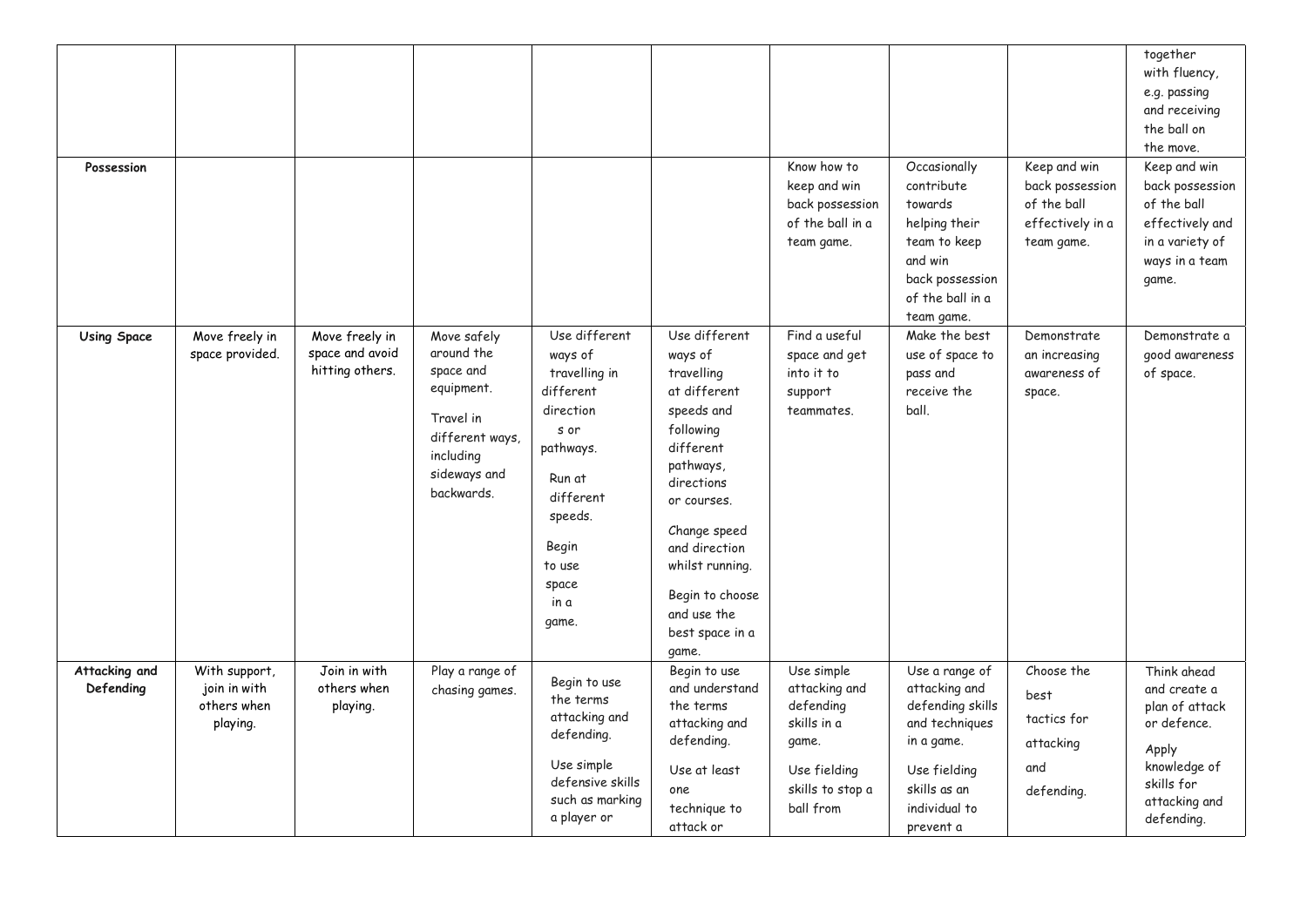| <b>Tactics and</b>  | Share with                               | With support,                               | Follow simple                                                                                           | defending a<br>space.<br>Use simple<br>attacking skills<br>such as dodging<br>to get past a<br>defender.<br>Follow simple                                                                                                           | defend to<br>play a game<br>successfully<br>Understand                                                                                                                            | travelling past<br>them.<br>Apply and                                                                                                                                                                                      | player from<br>scoring.<br>Vary the                                                                                                                        | Shoot in a<br>game.<br>Use fielding<br>skills as a team<br>to prevent the<br>opposition from<br>scoring.<br>Know when to                                                                                   | Work as a<br>team to<br>develop<br>fielding<br>strategies to<br>prevent the<br>opposition<br>from scoring.<br>Follow and                                                                                                               |
|---------------------|------------------------------------------|---------------------------------------------|---------------------------------------------------------------------------------------------------------|-------------------------------------------------------------------------------------------------------------------------------------------------------------------------------------------------------------------------------------|-----------------------------------------------------------------------------------------------------------------------------------------------------------------------------------|----------------------------------------------------------------------------------------------------------------------------------------------------------------------------------------------------------------------------|------------------------------------------------------------------------------------------------------------------------------------------------------------|------------------------------------------------------------------------------------------------------------------------------------------------------------------------------------------------------------|----------------------------------------------------------------------------------------------------------------------------------------------------------------------------------------------------------------------------------------|
| Rules               | others.                                  | follow simple<br>rules.                     | rules.                                                                                                  | rules to play<br>games,<br>including team<br>games.<br>Use simple<br>attacking skills<br>such as dodging<br>to get past a<br>defender.<br>Use simple<br>defensive skills<br>such as marking<br>a player or<br>defending a<br>space. | the<br>importance of<br>rules in games.<br>Use at least<br>one<br>technique to<br>attack or<br>defend to<br>play a game<br>successfully                                           | follow rules<br>fairly.<br>Understand<br>and begin to<br>apply the<br>basic<br>principles of<br>invasion<br>games.<br>Know how to<br>play a striking<br>and fielding<br>game fairly.                                       | tactics they<br>use in a game.<br>Adapt rules to<br>alter games.                                                                                           | pass and when<br>to dribble in a<br>game.<br>Devise and<br>adapt rules to<br>create their<br>own game.                                                                                                     | create<br>complicated<br>rules to play a<br>game<br>successfully.<br>Communicate<br>plans to others<br>during a game.<br>Lead others<br>during a game.                                                                                 |
| Compete/Perfor<br>m | Perform a simple<br>isolated<br>movement | Perform a short<br>seguence of<br>movements | Control my<br>body when<br>performing a<br>sequence of<br>movements.<br>Participate in<br>simple games. | Perform using a<br>range of<br>actions and<br>body parts with<br>some<br>coordination.<br>Begin to<br>perform learnt<br>skills with some<br>control.<br>Engage in<br>competitive<br>activities and<br>team games.                   | Perform<br>sequences of<br>their own<br>composition<br>with<br>coordination.<br>Perform learnt<br>skills with<br>increasing<br>control.<br>Compete<br>against self and<br>others. | Develop the<br>quality of the<br>actions in their<br>performances.<br>Perform learnt<br>skills and<br>techniques with<br>control and<br>confidence.<br>Compete<br>against self and<br>others in a<br>controlled<br>manner. | Perform and<br>apply skills<br>and<br>techniques<br>with control<br>and accuracy.<br>Take part in a<br>range of<br>competitive<br>games and<br>activities. | Consistently<br>perform and<br>apply skills and<br>techniques with<br>accuracy and<br>control.<br>Take part in<br>competitive<br>games with a<br>strong<br>understanding<br>of tactics and<br>composition. | Perform and<br>apply a<br>variety of<br>skills and<br>techniques<br>confidently,<br>consistently<br>and with<br>precision.<br>Take part in<br>competitive<br>games with a<br>strong<br>understanding<br>of tactics and<br>composition. |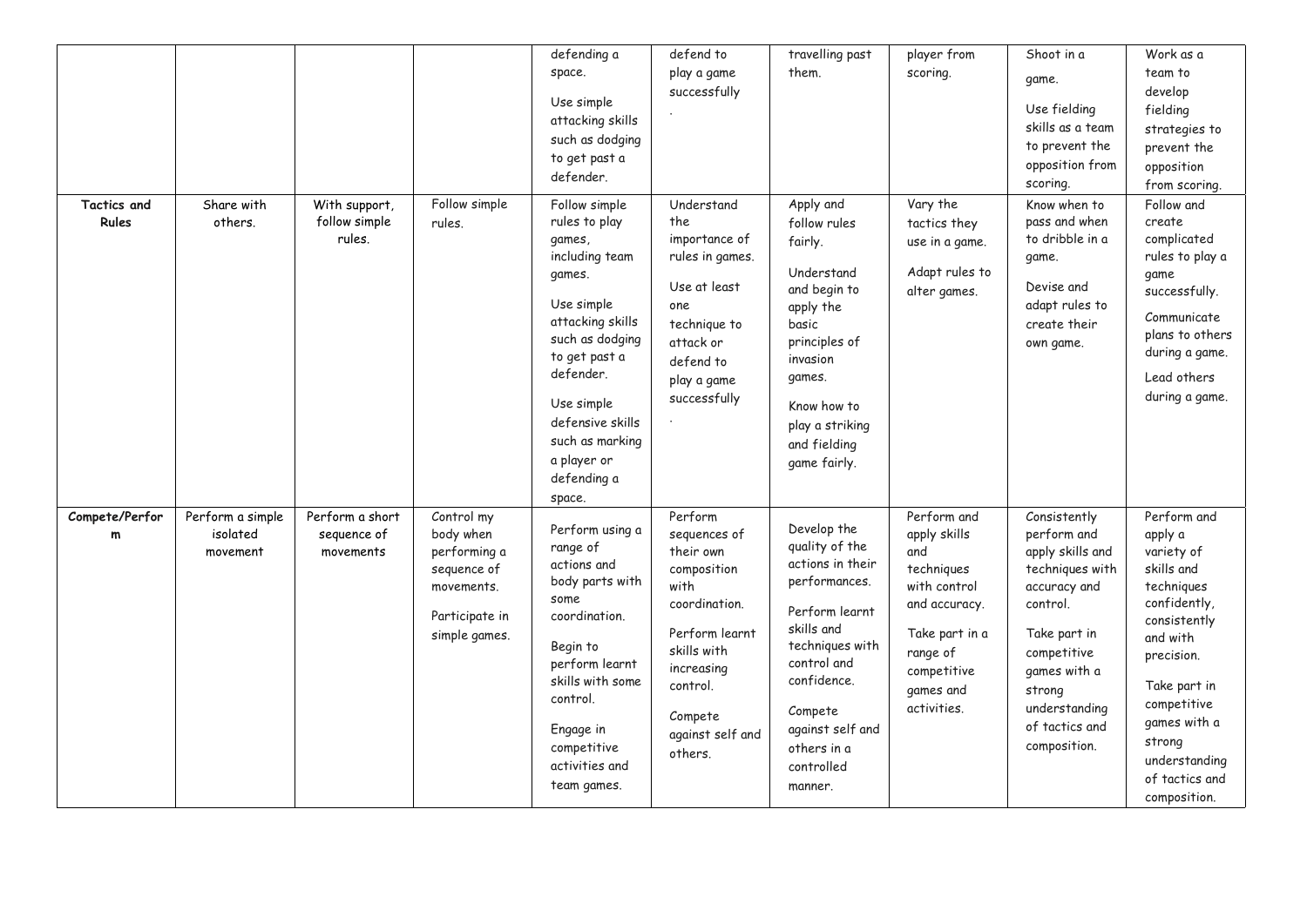| Evaluate | Facial gestures<br>towards others<br>and themselves<br>after taking part<br>in movements | Make simple<br>observations | Talk about<br>what they have<br>done.<br>Talk about<br>what others<br>have done. | Watch and<br>describe<br>performances.<br>Begin to say<br>how they could<br>improve. | Watch and<br>describe<br>performances,<br>and use what<br>they see to<br>improve their<br>own<br>performance.<br>Talk about the<br>differences<br>between their<br>work and that<br>of others. | Watch,<br>describe and<br>evaluate the<br>effectiveness<br>of a<br>performance.<br>Describe how<br>their<br>performance<br>has improved<br>over time. | Watch,<br>describe and<br>evaluate the<br>effectiveness<br>0t<br>performances,<br>giving ideas for<br>improvements.<br>Modify their<br>use of skills or<br>techniques to<br>achieve a<br>better result. | Choose and use<br>criteria to<br>evaluate own<br>and others'<br>performance.<br>Explain why<br>they have<br>used<br>particular<br>skills or<br>techniques,<br>and the<br>effect they<br>have had on<br>their | Thoroughly<br>evaluate their<br>own and others'<br>work,<br>suggesting<br>thoughtful and<br>appropriate<br>improvements. |
|----------|------------------------------------------------------------------------------------------|-----------------------------|----------------------------------------------------------------------------------|--------------------------------------------------------------------------------------|------------------------------------------------------------------------------------------------------------------------------------------------------------------------------------------------|-------------------------------------------------------------------------------------------------------------------------------------------------------|---------------------------------------------------------------------------------------------------------------------------------------------------------------------------------------------------------|--------------------------------------------------------------------------------------------------------------------------------------------------------------------------------------------------------------|--------------------------------------------------------------------------------------------------------------------------|
|          |                                                                                          |                             |                                                                                  |                                                                                      |                                                                                                                                                                                                |                                                                                                                                                       |                                                                                                                                                                                                         | performance.                                                                                                                                                                                                 |                                                                                                                          |

| <b>Skill</b>                 | 2/3                                                                   | 3/4                                                                     | Reception                                                                  | Year 1                                                                                                                      | Year 2                                                                                                                                                          | Year 3                                                                                                                                                                                                          | Year 4                                                                                                                                                                                               | Year 5                                                                                                                                                                      | Year 6                                                                                                                                                                                         |
|------------------------------|-----------------------------------------------------------------------|-------------------------------------------------------------------------|----------------------------------------------------------------------------|-----------------------------------------------------------------------------------------------------------------------------|-----------------------------------------------------------------------------------------------------------------------------------------------------------------|-----------------------------------------------------------------------------------------------------------------------------------------------------------------------------------------------------------------|------------------------------------------------------------------------------------------------------------------------------------------------------------------------------------------------------|-----------------------------------------------------------------------------------------------------------------------------------------------------------------------------|------------------------------------------------------------------------------------------------------------------------------------------------------------------------------------------------|
|                              |                                                                       |                                                                         |                                                                            |                                                                                                                             | <b>Dance</b>                                                                                                                                                    |                                                                                                                                                                                                                 |                                                                                                                                                                                                      |                                                                                                                                                                             |                                                                                                                                                                                                |
| Health and<br><b>Fitness</b> | Make facial<br>gestures<br>towards how<br>dance<br>makes them<br>feel | Make<br>sounds<br>relevant to<br>how moving<br>body makes<br>them feel. | Describe<br>how the body<br>feels when<br>still and<br>when<br>exercising. | Describe how<br>the body<br>feels before,<br>during and<br>after<br>exercise.<br>Carry and<br>place<br>equipment<br>safely. | Recognise<br>and describe<br>how the body<br>feels during<br>and after<br>different<br>physical<br>activities.<br>Explain what<br>they need to<br>stay healthy. | Recognise<br>and describe<br>the effects<br>of exercise<br>on the body.<br>Know the<br>importance of<br>strength and<br>flexibility for<br>physical<br>activity.<br>Explain why it<br>is important<br>to warmup | Describe how<br>the body reacts<br>at different<br>times and how<br>this affects<br>performance.<br>Explain why<br>exercise is<br>good for your<br>health.<br>Know some<br>reasons for<br>warming up | Know and<br>understand<br>the reasons<br>for warming<br>up and<br>cooling down.<br>Explain some<br>safety<br>principles<br>when<br>preparing for<br>and during<br>exercise. | Understand<br>the<br>importance of<br>warming up<br>and cooling<br>down.<br>Carry out<br>warm-ups and<br>cool-downs<br>safely and<br>effectively.<br>Understand<br>why exercise<br>is good for |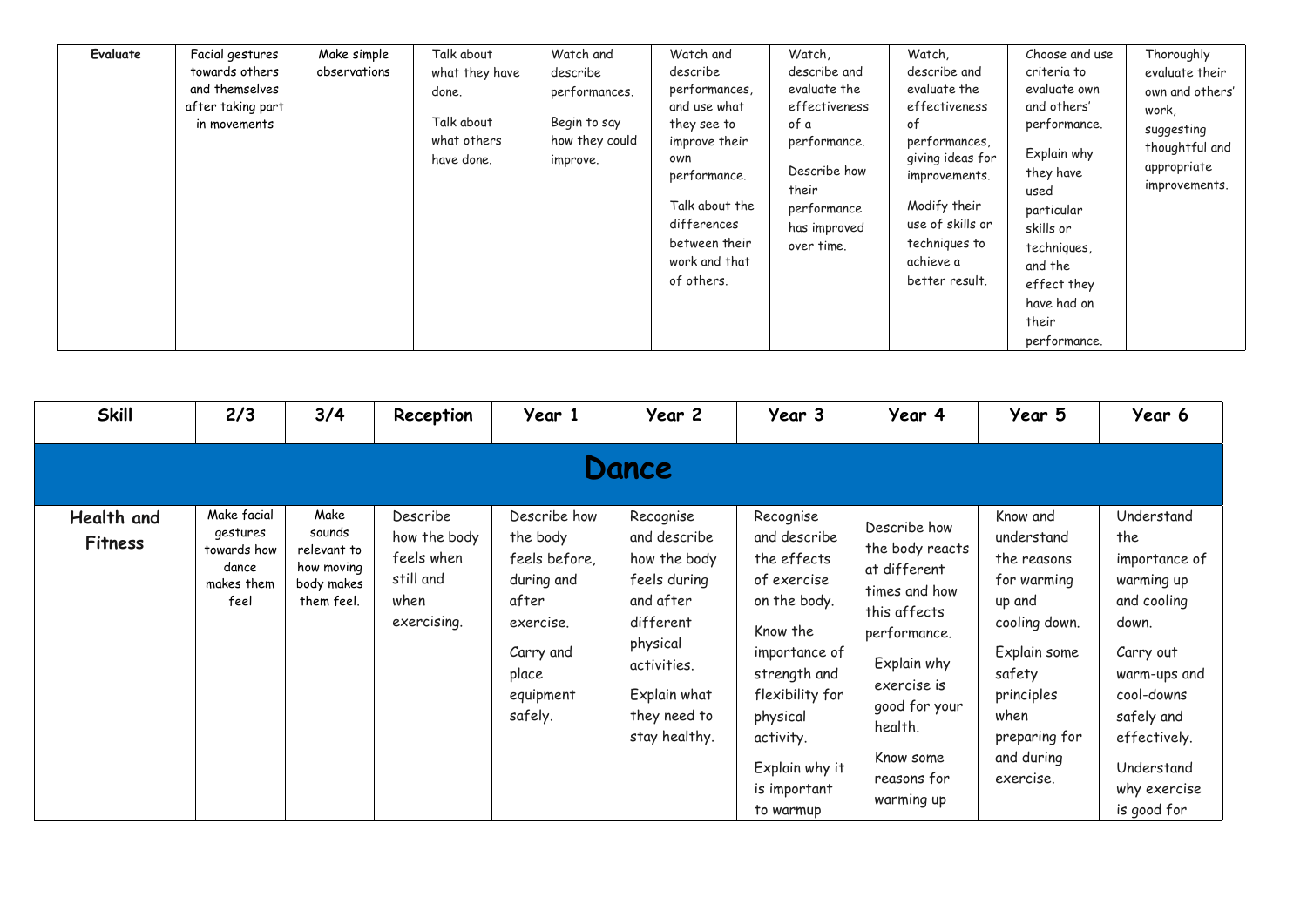|              |                       |                                       |                                                                                                                                    |                                                                                                                                                                                                          |                                                                                                                                                                                                                                         | and cool-                                                                                                                                                                                                                                      | and cooling                                                                                                                                                                                                                                                                                                    |                                                                                                                                                                                                                                                                                             | health, fitness                                                                                                                                                                                                                                                                                     |
|--------------|-----------------------|---------------------------------------|------------------------------------------------------------------------------------------------------------------------------------|----------------------------------------------------------------------------------------------------------------------------------------------------------------------------------------------------------|-----------------------------------------------------------------------------------------------------------------------------------------------------------------------------------------------------------------------------------------|------------------------------------------------------------------------------------------------------------------------------------------------------------------------------------------------------------------------------------------------|----------------------------------------------------------------------------------------------------------------------------------------------------------------------------------------------------------------------------------------------------------------------------------------------------------------|---------------------------------------------------------------------------------------------------------------------------------------------------------------------------------------------------------------------------------------------------------------------------------------------|-----------------------------------------------------------------------------------------------------------------------------------------------------------------------------------------------------------------------------------------------------------------------------------------------------|
|              |                       |                                       |                                                                                                                                    |                                                                                                                                                                                                          |                                                                                                                                                                                                                                         | down.                                                                                                                                                                                                                                          | down.                                                                                                                                                                                                                                                                                                          |                                                                                                                                                                                                                                                                                             | and wellbeing.                                                                                                                                                                                                                                                                                      |
| Dance Skills | Move body<br>to music | Move body<br>parts when<br>instructed | Join a range<br>of different<br>movements<br>together.<br>Change the<br>speed of<br>their actions.<br>Change the<br>style of their | Copy and<br>repeat<br>actions.<br>Put a<br>sequence of<br>actions<br>together to<br>create a<br>motif.                                                                                                   | Copy,<br>remember and<br>repeat actions.<br>Create a short<br>motif inspired<br>by a stimulus.<br>Change the<br>speed and<br>level of their                                                                                             | Begin to<br>improvise with<br>a partner to<br>create a<br>simple dance.<br>Create motifs<br>from<br>different<br>stimuli.                                                                                                                      | Identify and<br>repeat the<br>movement<br>patterns and<br>actions of a<br>chosen dance<br>style.<br>Compose a<br>dance that                                                                                                                                                                                    | Identify and<br>repeat the<br>movement<br>patterns and<br>actions of a<br>chosen dance<br>style.<br>Compose<br>individual,                                                                                                                                                                  | Know ways they<br>can become<br>healthier.<br>Identify and<br>repeat the<br>movement<br>patterns and<br>actions of a<br>chosen dance<br>style.<br>Compose<br>individual,                                                                                                                            |
|              |                       |                                       | movements.<br>Create a<br>short<br>movement<br>phrase, which<br>demonstrates<br>their own<br>ideas.                                | Vary the<br>speed of their<br>actions.<br>Use simple<br>choreographic<br>devices such<br>as unison,<br>canon and<br>mirroring.<br>Begin to<br>improvise<br>independently<br>to create a<br>simple dance. | actions.<br>Use simple<br>choreographic<br>devices such<br>as unison,<br>canon and<br>mirroring.<br>Use different<br>transitions<br>within a dance<br>motif.<br>Move in time<br>to music.<br>Improve the<br>timing of their<br>actions. | Begin to<br>compare and<br>adapt<br>movements<br>and motifs to<br>create a<br>larger<br>sequence.<br>Use simple<br>dance<br>vocabulary to<br>compare and<br>improve work.<br>Perform with<br>some<br>awareness of<br>rhythm and<br>expression. | reflects the<br>chosen dance<br>style.<br>Confidently<br>improvise with<br>a partner or<br>on their own.<br>Compose<br>longer dance<br>sequences in a<br>small group.<br>Demonstrate<br>precision and<br>some control<br>in response to<br>stimuli.<br>Begin to vary<br>dynamics and<br>develop<br>actions and | partner and<br>group dances<br>that reflect<br>the chosen<br>dance style.<br>Show a change<br>of pace and<br>timing in their<br>movements.<br>Develop an<br>awareness of<br>their use of<br>space.<br>Demonstrate<br>imagination<br>and creativity<br>in the<br>movements<br>they devise in | partner and<br>group dances<br>that reflect<br>the chosen<br>dance style.<br>Use dramatic<br>expression in<br>dance<br>movements<br>and motifs.<br>Perform with<br>confidence,<br>using a range<br>of movement<br>patterns.<br>Demonstrate<br>strong and<br>controlled<br>movements<br>throughout a |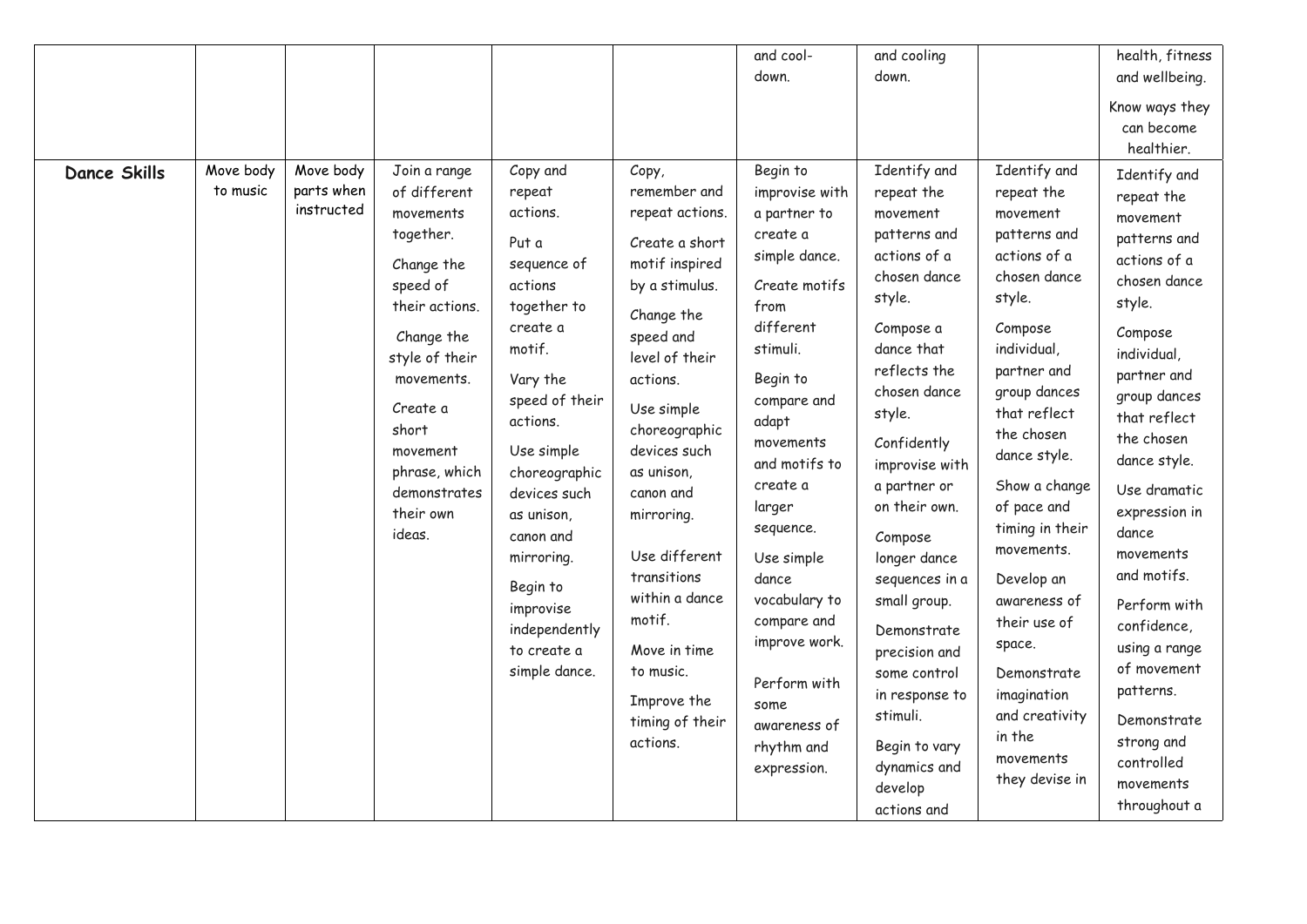|  |  |  | motifs in     | response to    | dance           |
|--|--|--|---------------|----------------|-----------------|
|  |  |  | response to   | stimuli.       | sequence.       |
|  |  |  | stimuli.      | Use            | Combine         |
|  |  |  |               |                |                 |
|  |  |  | Demonstrate   | transitions    | flexibility,    |
|  |  |  | rhythm and    | to link motifs | techniques and  |
|  |  |  | spatial       | smoothly       | movements to    |
|  |  |  | awareness.    | together.      | create a        |
|  |  |  | Change parts  | Improvise      | fluent          |
|  |  |  | of a dance as | with           | sequence.       |
|  |  |  | a result of   | confidence,    |                 |
|  |  |  |               |                | Move            |
|  |  |  | self-         | still          | appropriately   |
|  |  |  | evaluation.   | demonstrating  | and with the    |
|  |  |  | Use simple    | fluency across | required style  |
|  |  |  | dance         | the sequence.  | in relation to  |
|  |  |  | vocabulary    | Ensure their   | the stimulus,   |
|  |  |  | when          | actions fit    | e.g. using      |
|  |  |  | comparing and | the rhythm of  | various levels, |
|  |  |  | improving     | the music.     | ways of         |
|  |  |  | work.         |                | travelling and  |
|  |  |  |               | Modify parts   | motifs.         |
|  |  |  |               | of a sequence  |                 |
|  |  |  |               | as a result of | Show a change   |
|  |  |  |               | self and peer  | of pace and     |
|  |  |  |               | evaluation.    | timing in their |
|  |  |  |               |                | movements.      |
|  |  |  |               | Use more       | Move            |
|  |  |  |               | complex        |                 |
|  |  |  |               | dance          | rhythmically    |
|  |  |  |               | vocabulary to  | and accurately  |
|  |  |  |               | compare and    | in dance        |
|  |  |  |               | improve work.  | sequences.      |
|  |  |  |               |                | Improvise with  |
|  |  |  |               |                | confidence,     |
|  |  |  |               |                | still           |
|  |  |  |               |                |                 |
|  |  |  |               |                | demonstrating   |
|  |  |  |               |                | fluency across  |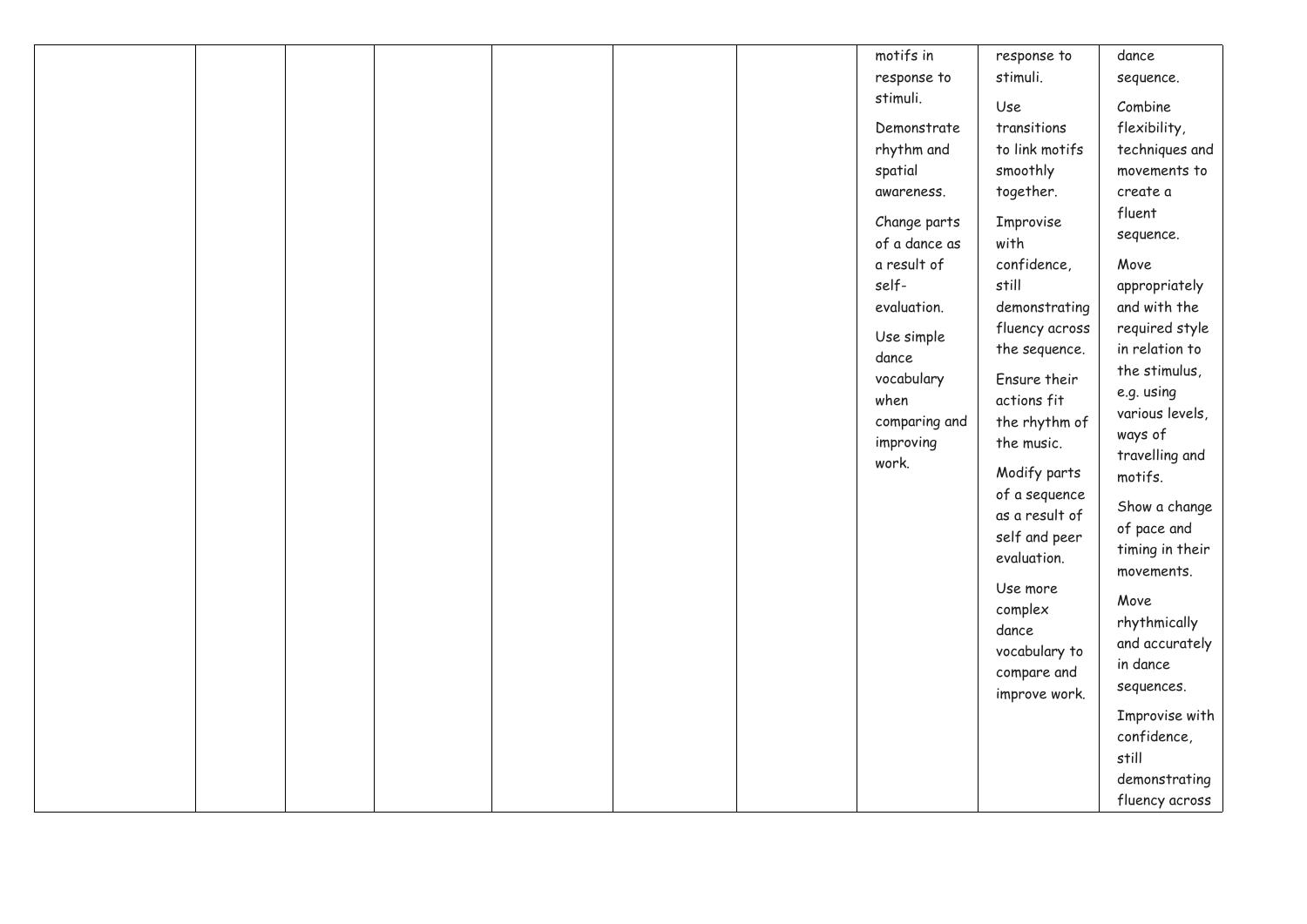|                 |  |                                                                      |                                                                                        |                                                                              |                                                                                                   |                                                                          |                                                                                                         | their<br>sequence.<br>Dance with<br>fluency and<br>control,<br>linking all<br>movements<br>and ensuring<br>that<br>transitions<br>flow. |
|-----------------|--|----------------------------------------------------------------------|----------------------------------------------------------------------------------------|------------------------------------------------------------------------------|---------------------------------------------------------------------------------------------------|--------------------------------------------------------------------------|---------------------------------------------------------------------------------------------------------|-----------------------------------------------------------------------------------------------------------------------------------------|
|                 |  |                                                                      |                                                                                        |                                                                              |                                                                                                   |                                                                          |                                                                                                         | Demonstrate<br>consistent<br>precision when<br>performing<br>dance<br>sequences.                                                        |
|                 |  |                                                                      |                                                                                        |                                                                              |                                                                                                   |                                                                          |                                                                                                         | Modify some<br>elements of a<br>sequence as a<br>result of self<br>and peer<br>evaluation.                                              |
|                 |  |                                                                      |                                                                                        |                                                                              |                                                                                                   |                                                                          |                                                                                                         | Use complex<br>dance<br>vocabulary to<br>compare and<br>improve work.                                                                   |
| Compete/Perform |  | Control my<br>body when<br>performing a<br>sequence of<br>movements. | Perform using<br>a range of<br>actions and<br>body parts<br>with some<br>coordination. | Perform<br>sequences of<br>their own<br>composition<br>with<br>coordination. | Develop the<br>quality of the<br>actions in<br>their<br>performances.<br>Perform<br>learnt skills | Perform and<br>create<br>sequences<br>with fluency<br>and<br>expression. | Perform own<br>longer, more<br>complex<br>sequences in<br>time to music.<br>Consistently<br>perform and | Link actions to<br>create a<br>complex<br>sequence using<br>a full range of<br>movement.                                                |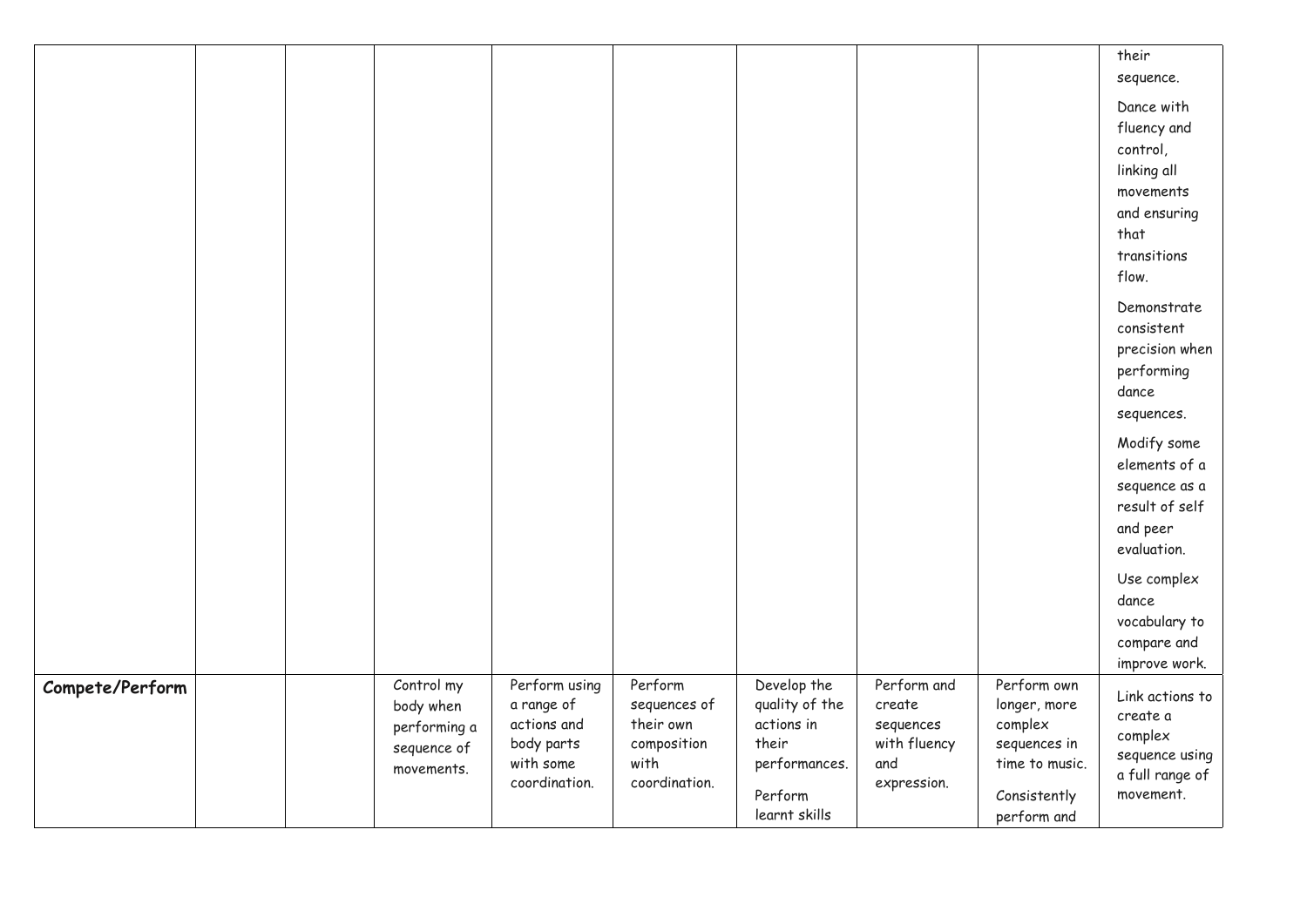|                 |                                                                                  | Begin to<br>perform<br>learnt skills<br>with some<br>control.                        | Perform learnt<br>skills with<br>increasing<br>control.<br>Compete<br>against self<br>and others.                                                                                              | and<br>techniques<br>with control<br>and<br>confidence.<br>Compete<br>against self<br>and others in<br>a controlled<br>manner.                        | Perform and<br>apply skills<br>and<br>techniques<br>with control<br>and<br>accuracy.                                                                                                                       | apply skills<br>and<br>techniques<br>with accuracy<br>and control.                                                                                                                                                            | Perform the<br>sequence in<br>time to music.<br>Perform<br>and apply a<br>variety of<br>skills and<br>techniques<br>confidently,<br>consistently<br>and with<br>precision. |
|-----------------|----------------------------------------------------------------------------------|--------------------------------------------------------------------------------------|------------------------------------------------------------------------------------------------------------------------------------------------------------------------------------------------|-------------------------------------------------------------------------------------------------------------------------------------------------------|------------------------------------------------------------------------------------------------------------------------------------------------------------------------------------------------------------|-------------------------------------------------------------------------------------------------------------------------------------------------------------------------------------------------------------------------------|----------------------------------------------------------------------------------------------------------------------------------------------------------------------------|
| <b>Evaluate</b> | Talk about<br>what they<br>have done.<br>Talk about<br>what others<br>have done. | Watch and<br>describe<br>performances.<br>Begin to say<br>how they<br>could improve. | Watch and<br>describe<br>performances,<br>and use what<br>they see to<br>improve their<br>own<br>performance.<br>Talk about the<br>differences<br>between their<br>work and that<br>of others. | Watch,<br>describe and<br>evaluate the<br>effectiveness<br>of a<br>performance.<br>Describe how<br>their<br>performance<br>has improved<br>over time. | Watch,<br>describe and<br>evaluate the<br>effectiveness<br>of<br>performances,<br>giving ideas<br>for<br>improvements.<br>Modify their<br>use of skills<br>or techniques<br>to achieve a<br>better result. | Choose and<br>use criteria to<br>evaluate own<br>and others'<br>performances.<br>Explain why<br>they have<br>used<br>particular<br>skills or<br>techniques,<br>and the<br>effect they<br>have had on<br>their<br>performance. | Thoroughly<br>evaluate their<br>own and<br>others' work,<br>suggesting<br>thoughtful and<br>appropriate<br>improvements.                                                   |

| <b>Skill</b> | 2/3 | 3/4 | Reception | Year 1 | Year 2 | Year 3 | Year 4 | Year 5 | Year 6 |
|--------------|-----|-----|-----------|--------|--------|--------|--------|--------|--------|
|              |     |     |           |        | tics:  |        |        |        |        |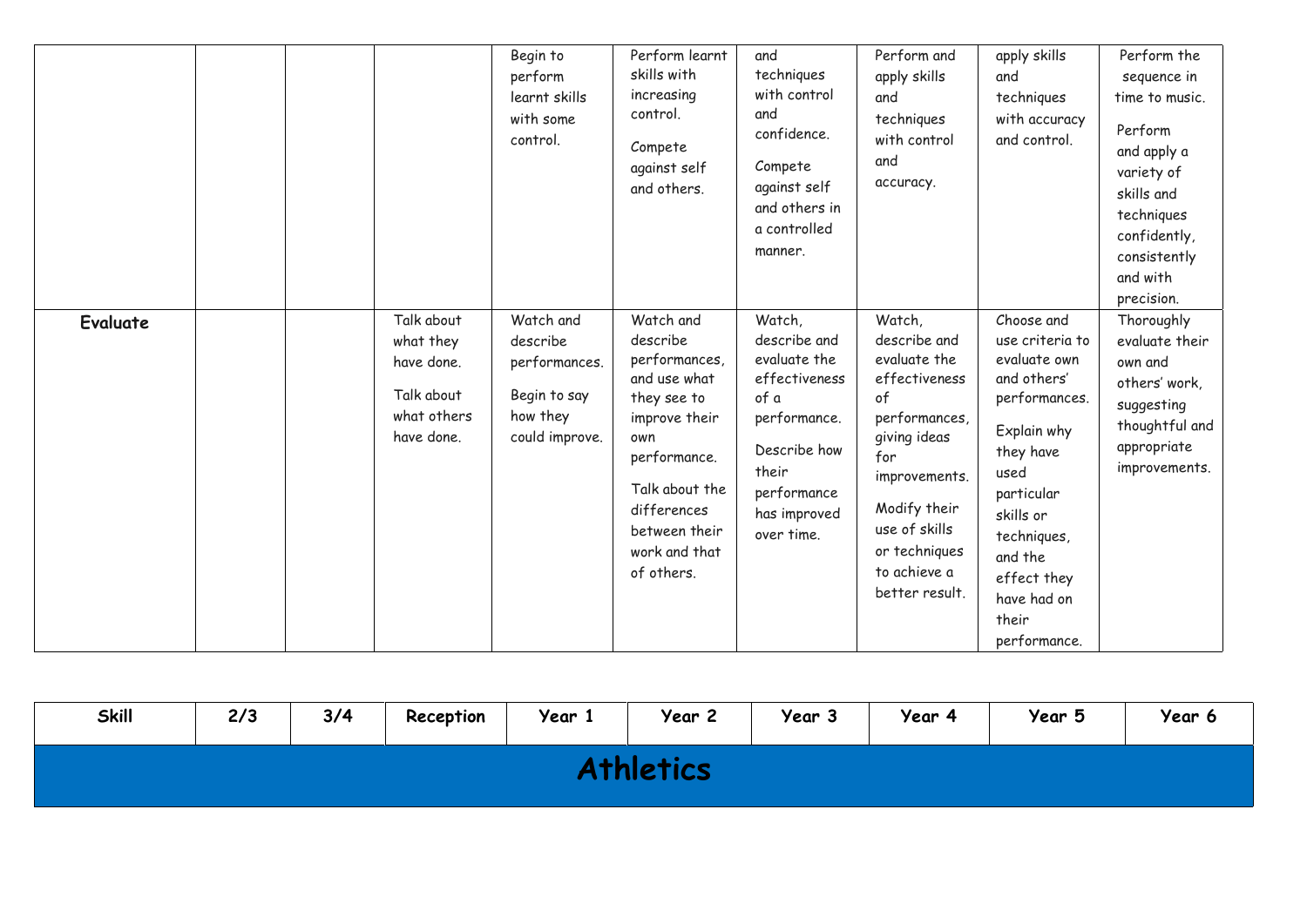| Health and<br><b>Fitness</b> | Move<br>around in a<br>space | Move body<br>around a<br>space in<br>different<br>ways | Describe how<br>the body<br>feels when<br>still and when<br>exercising. | Describe how<br>the body<br>feels before,<br>during and<br>after<br>exercise.<br>Carry and<br>place<br>equipment<br>safely.                                                                   | Recognise<br>and describe<br>how the body<br>feels during<br>and after<br>different<br>physical<br>activities.<br>Explain what<br>they need to<br>stay healthy.                                                    | Recognise<br>and<br>describe the<br>effects of<br>exercise on<br>the body.<br>Know the<br>importance of<br>strength and<br>flexibility for<br>physical<br>activity.<br>Explain why<br>it is<br>important to<br>warmup and<br>cool-down. | Describe how<br>the body reacts<br>at different<br>times and how<br>this affects<br>performance.<br>Explain why<br>exercise is<br>good for your<br>health.<br>Know some<br>reasons for<br>warming up<br>and cooling<br>down. | Know and<br>understand the<br>reasons for<br>warming up and<br>cooling down.<br>Explain some<br>safety principles<br>when preparing<br>for and during<br>exercise.                                                                                                               | Understand<br>the importance<br>of warming up<br>and cooling<br>down.<br>Carry out<br>warm-ups and<br>cool-downs<br>safely and<br>effectively.<br>Understand<br>why exercise is<br>good for<br>health, fitness<br>and wellbeing.<br>Know ways they<br>can become<br>healthier. |
|------------------------------|------------------------------|--------------------------------------------------------|-------------------------------------------------------------------------|-----------------------------------------------------------------------------------------------------------------------------------------------------------------------------------------------|--------------------------------------------------------------------------------------------------------------------------------------------------------------------------------------------------------------------|-----------------------------------------------------------------------------------------------------------------------------------------------------------------------------------------------------------------------------------------|------------------------------------------------------------------------------------------------------------------------------------------------------------------------------------------------------------------------------|----------------------------------------------------------------------------------------------------------------------------------------------------------------------------------------------------------------------------------------------------------------------------------|--------------------------------------------------------------------------------------------------------------------------------------------------------------------------------------------------------------------------------------------------------------------------------|
| Running                      | Move<br>around a<br>space    | Move at<br>different<br>speeds                         | Run in<br>different<br>ways for a<br>variety of<br>purposes.            | Vary their<br>pace and<br>speed when<br>running.<br>Run with a<br>basic<br>technique<br>over<br>different<br>distances.<br>Show good<br>posture and<br>balance.<br>Jog in a<br>straight line. | Run at<br>different<br>paces,<br>describing the<br>different<br>paces.<br>Use a variety<br>of different<br>stride lengths.<br>Travel at<br>different<br>speeds.<br>Begin to<br>select the<br>most<br>suitable pace | Identify and<br>demonstrate<br>how<br>different<br>techniques<br>can affect<br>their<br>performance.<br>Focus on<br>their arm and<br>leg action to<br>improve their<br>sprinting<br>technique.<br>Begin to<br>combine<br>running with   | Confidently<br>demonstrate<br>an improved<br>technique for<br>sprinting.<br>Carry out an<br>effective<br>sprint finish.<br>Perform a<br>relay,<br>focusing on<br>the baton<br>changeover<br>technique.                       | Accelerate from<br>a variety of<br>starting<br>positions and<br>select their<br>preferred<br>position.<br>Identify their<br>reaction times<br>when performing<br>a sprint start.<br>Continue to<br>practise and<br>refine their<br>technique for<br>sprinting,<br>focusing on an | Recap, practise<br>and refine an<br>effective<br>sprinting<br>technique,<br>including<br>reaction time.<br>Build up speed<br>quickly for a<br>sprint finish.<br>Run over<br>hurdles with<br>fluency,<br>focusing on the<br>lead leg<br>technique and                           |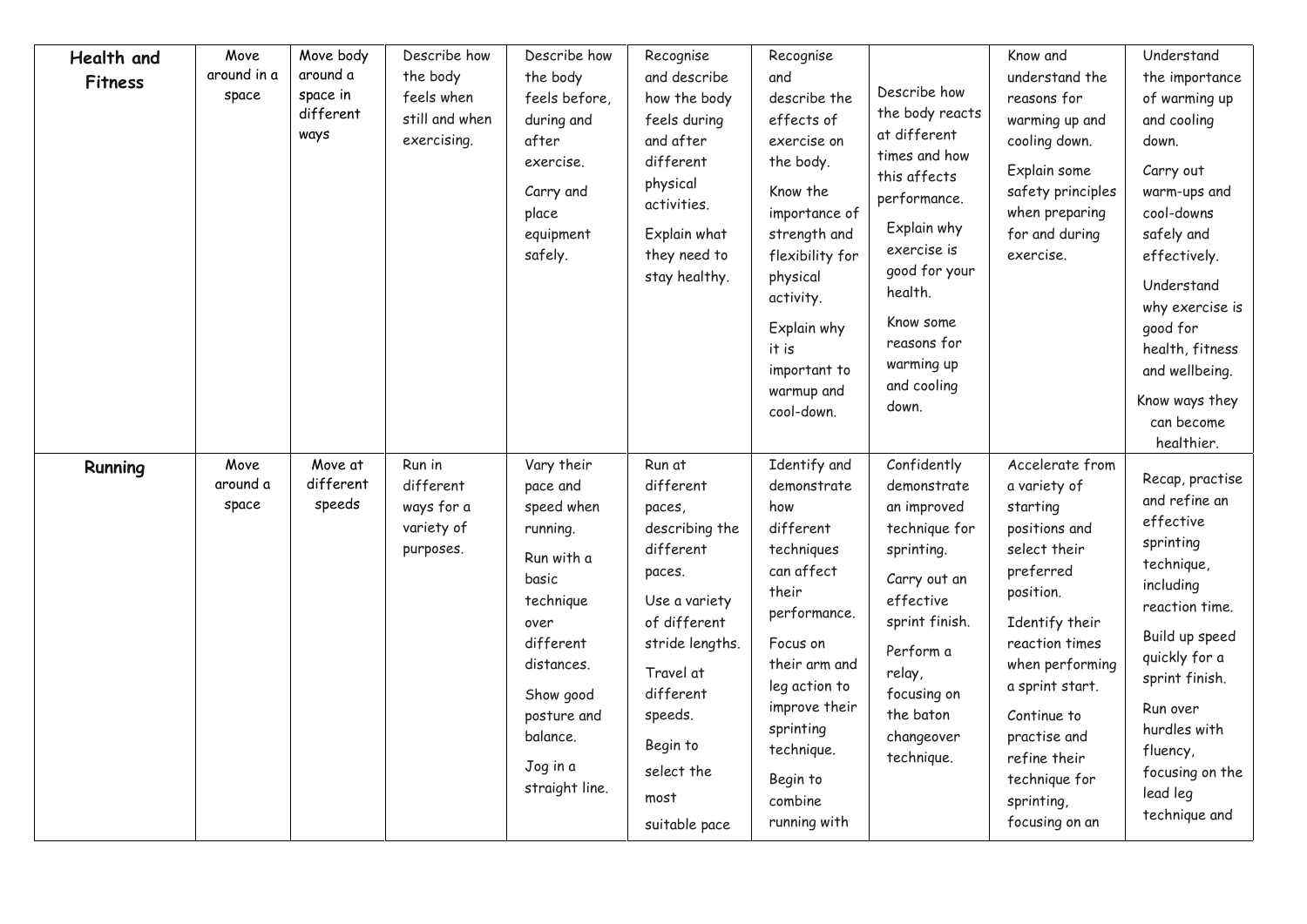|         |                                                 |                                                 |                                                   | Change<br>direction<br>when jogging.<br>Sprint in a<br>straight line.<br>Change<br>direction<br>when<br>sprinting.<br>Maintain<br>control as<br>they change<br>direction<br>when jogging<br>or sprinting. | and speed<br>for distance.<br>Complete an<br>obstacle<br>course.<br>Vary the<br>speed and<br>direction in<br>which they are<br>travelling.<br>Run with basic<br>techniques<br>following a<br>curved line.<br>Be able to<br>maintain and<br>control a run<br>over different<br>distances. | jumping over<br>hurdles.<br>Focus on trail<br>leg and lead<br>leg action<br>when running<br>over hurdles.<br>Understand<br>the<br>importance of<br>adjusting<br>running pace<br>to suit the<br>distance<br>being run. | Speed up and<br>slow down<br>smoothly.                                                           | effective<br>sprint start.<br>Select the<br>most suitable<br>pace for the<br>distance and<br>their fitness<br>level in order to<br>maintain a<br>sustained run.<br>Identify and<br>demonstrate<br>stamina,<br>explaining its<br>importance for<br>runners. | a consistent<br>stride pattern.<br>Accelerate to<br>pass other<br>competitors.<br>Work as a<br>team to<br>competitively<br>perform a<br>relay.<br>Confidently and<br>independently<br>select the most<br>appropriate<br>pace for<br>different<br>distances and<br>different parts<br>of the run.<br>Demonstrate<br>endurance and<br>stamina over<br>longer<br>distances in<br>order to<br>maintain a<br>sustained run. |
|---------|-------------------------------------------------|-------------------------------------------------|---------------------------------------------------|-----------------------------------------------------------------------------------------------------------------------------------------------------------------------------------------------------------|------------------------------------------------------------------------------------------------------------------------------------------------------------------------------------------------------------------------------------------------------------------------------------------|-----------------------------------------------------------------------------------------------------------------------------------------------------------------------------------------------------------------------|--------------------------------------------------------------------------------------------------|------------------------------------------------------------------------------------------------------------------------------------------------------------------------------------------------------------------------------------------------------------|------------------------------------------------------------------------------------------------------------------------------------------------------------------------------------------------------------------------------------------------------------------------------------------------------------------------------------------------------------------------------------------------------------------------|
| Jumping | Move one<br>foot off<br>the ground<br>at a time | Move two<br>feet off<br>the ground<br>at a time | Jump in a<br>range of<br>ways, landing<br>safely. | Perform<br>different<br>types of<br>jumps: for<br>example, two<br>feet to two<br>feet, two<br>feet to one<br>foot, one                                                                                    | Perform and<br>compare<br>different<br>types of<br>jumps: for<br>example, two<br>feet to two<br>feet, two                                                                                                                                                                                | Use one and<br>two feet to<br>take off and<br>to land with.<br>Develop an<br>effective<br>take-off for                                                                                                                | Learn how to<br>combine a<br>hop, step and<br>jump to<br>perform the<br>standing<br>triple jump. | Improve<br>techniques for<br>jumping for<br>distance.<br>Perform an<br>effective<br>standing long<br>jump.                                                                                                                                                 | Develop the<br>technique for<br>the standing<br>vertical jump.<br>Maintain<br>control at each<br>of the<br>different                                                                                                                                                                                                                                                                                                   |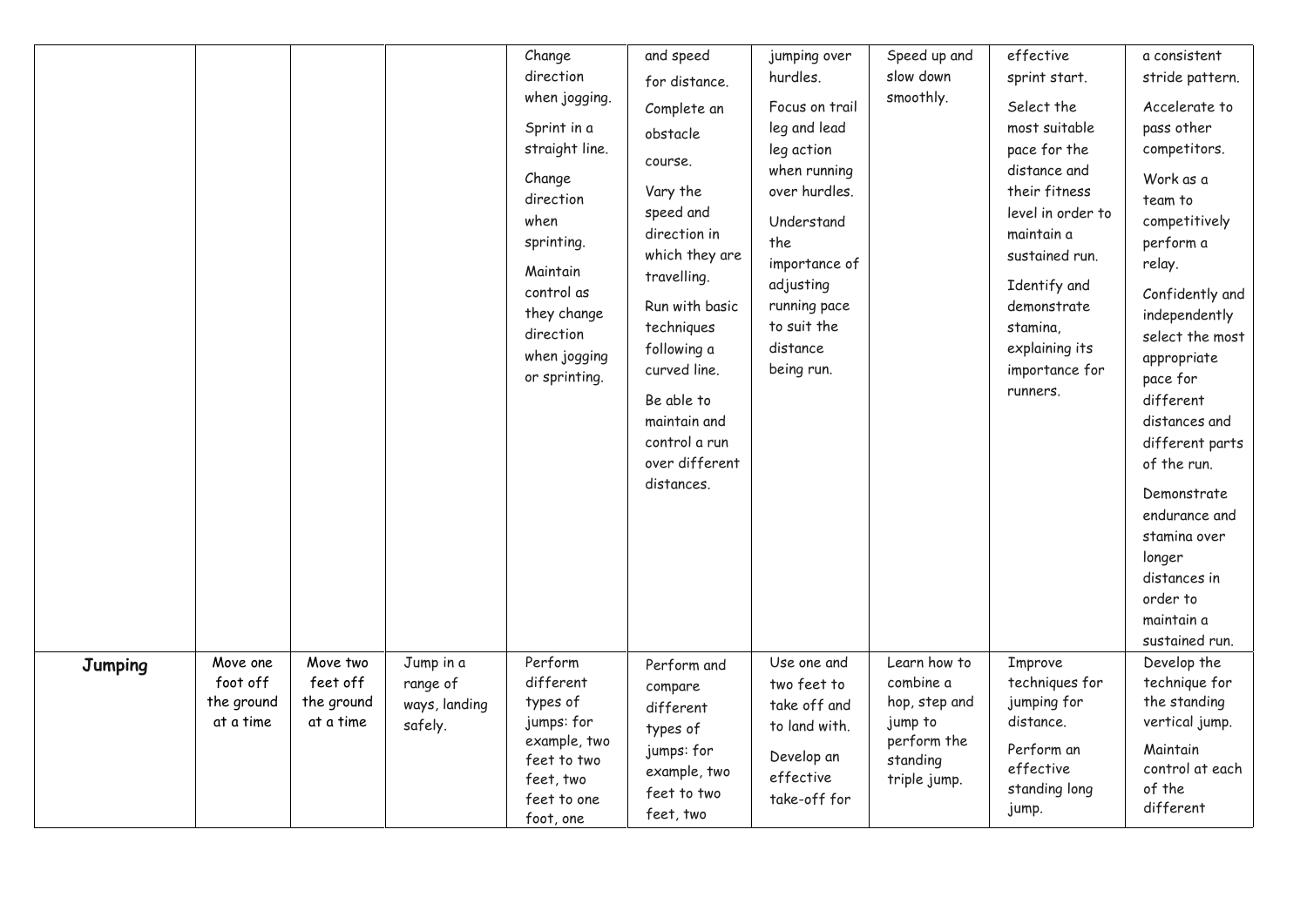|  |  | foot to same  | feet to one    | the standing  | Land safely | Perform the     | stages of the   |
|--|--|---------------|----------------|---------------|-------------|-----------------|-----------------|
|  |  | foot or one   | foot, one      | long jump.    | and with    | standing triple | triple jump.    |
|  |  | foot to       | foot to same   |               | control.    | jump with       |                 |
|  |  | opposite      |                | Develop an    |             | increased       | Land safely     |
|  |  | foot.         | foot or one    | effective     | Begin to    | confidence.     | and with        |
|  |  |               | foot to        | flight phase  | measure the |                 | control.        |
|  |  | Perform a     | opposite       | for the       | distance    | Develop an      | Develop and     |
|  |  | short jumping | foot.          | standing long | jumped.     | effective       | improve their   |
|  |  | sequence.     | Combine        | jump.         |             | technique for   | techniques for  |
|  |  | Jump as high  | different      |               |             | the standing    | jumping for     |
|  |  | as possible.  | jumps          | Land safely   |             | vertical jump   | height and      |
|  |  |               | together with  | and with      |             | (jumping for    | distance and    |
|  |  | Jump as far   |                | control.      |             | height)         | support others  |
|  |  | as possible.  | some fluency   |               |             | including take- | in improving    |
|  |  | Land          | and control.   |               |             | off and flight. | their           |
|  |  | safely        | Jump for       |               |             | Land safely and | performance.    |
|  |  | and           | distance from  |               |             | with control.   | Perform and     |
|  |  | with          | a standing     |               |             | Measure         | apply different |
|  |  | control.      | position with  |               |             | the             | types of jumps  |
|  |  | Work          | accuracy and   |               |             | distance        | in other        |
|  |  | with a        | control.       |               |             | and height      | contexts.       |
|  |  | partner       |                |               |             |                 |                 |
|  |  | to            | Investigate    |               |             | jumped          | Set up and lead |
|  |  |               | the best       |               |             | with            | jumping         |
|  |  | develop       | jumps to cover |               |             | accuracy.       | activities      |
|  |  | the           | different      |               |             | Investigate     | including       |
|  |  | control       | distances.     |               |             | different       | measuring the   |
|  |  | of their      |                |               |             | jumping         | jumps with      |
|  |  | jumps.        | Choose the     |               |             | techniques.     | confidence and  |
|  |  |               | most           |               |             |                 | accuracy.       |
|  |  |               | appropriate    |               |             |                 |                 |
|  |  |               | jumps to       |               |             |                 |                 |
|  |  |               | cover          |               |             |                 |                 |
|  |  |               | different      |               |             |                 |                 |
|  |  |               | distances.     |               |             |                 |                 |
|  |  |               | Know that the  |               |             |                 |                 |
|  |  |               | leg muscles    |               |             |                 |                 |
|  |  |               | are used when  |               |             |                 |                 |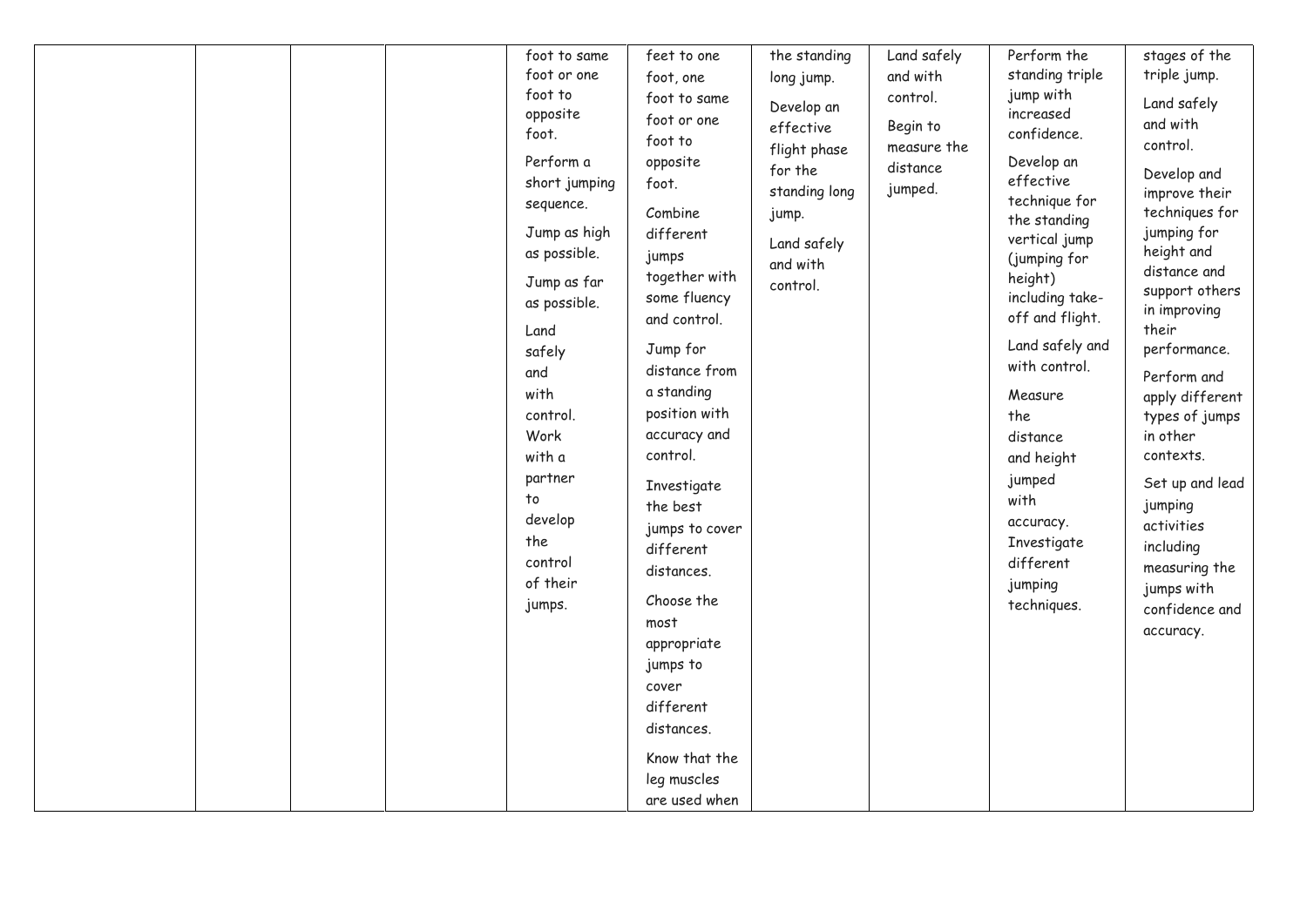|                 |                               |                                                     |                                                                                                                   |                                                                                                                                                                                  | performing a                                                                                                                                                                                                                                                                                         |                                                                                                                                                                                                                                |                                                                                                                                                               |                                                                                                                                                                                                                                                                |                                                                                                                                                                                                                                                                                                              |
|-----------------|-------------------------------|-----------------------------------------------------|-------------------------------------------------------------------------------------------------------------------|----------------------------------------------------------------------------------------------------------------------------------------------------------------------------------|------------------------------------------------------------------------------------------------------------------------------------------------------------------------------------------------------------------------------------------------------------------------------------------------------|--------------------------------------------------------------------------------------------------------------------------------------------------------------------------------------------------------------------------------|---------------------------------------------------------------------------------------------------------------------------------------------------------------|----------------------------------------------------------------------------------------------------------------------------------------------------------------------------------------------------------------------------------------------------------------|--------------------------------------------------------------------------------------------------------------------------------------------------------------------------------------------------------------------------------------------------------------------------------------------------------------|
| Throwing        | Hold an<br>object in<br>hands | Throw<br>object into<br>space                       | Roll equipment<br>in different<br>ways.<br>Throw<br>underarm.<br>Throw an<br>object at a<br>target.               | Throw<br>underarm and<br>overarm.<br>Throw a ball<br>towards a<br>target with<br>increasing<br>accuracy.<br>Improve the<br>distance they<br>can throw by<br>using more<br>power. | jumping action.<br>Throw<br>different<br>types of<br>equipment in<br>different<br>ways, for<br>accuracy and<br>distance.<br>Throw with<br>accuracy at<br>targets of<br>different<br>heights.<br>Investigate<br>ways to alter<br>their<br>throwing<br>technique to<br>achieve<br>greater<br>distance. | Throw with<br>greater<br>control and<br>accuracy.<br>Show<br>increasing<br>control in<br>their overarm<br>throw.<br>Perform a<br>push throw.<br>Continue to<br>develop<br>techniques to<br>throw for<br>increased<br>distance. | Perform a pull<br>throw.<br>Measure the<br>distance of<br>their throws.<br>Continue to<br>develop<br>techniques to<br>throw for<br>increased<br>distance.     | Perform a fling<br>throw.<br>Throw a<br>variety of<br>implements<br>using a range<br>of throwing<br>techniques.<br>Measure and<br>record the<br>distance of<br>their throws.<br>Continue to<br>develop<br>techniques to<br>throw for<br>increased<br>distance. | Perform a<br>heave throw.<br>Measure and<br>record the<br>distance of<br>their throws.<br>Continue to<br>develop<br>techniques to<br>throw for<br>increased<br>distance and<br>support others<br>in improving<br>their personal<br>best.<br>Develop and<br>refine<br>techniques to<br>throw for<br>accuracy. |
| Compete/Perform | Follow<br>instructions        | Control<br>their body<br>and follow<br>instructions | Control<br>their body<br>when<br>performing<br>a sequence<br>of<br>movements<br>Participate<br>in simple<br>games | Begin to<br>perform<br>learnt skills<br>with some<br>control.<br>Engage in<br>competitive<br>activities and<br>team games.                                                       | Perform learnt<br>skills with<br>increasing<br>control.<br>Compete<br>against self<br>and others.                                                                                                                                                                                                    | Perform<br>learnt skills<br>and<br>techniques<br>with control<br>and<br>confidence.<br>Compete<br>against self<br>and others in<br>a controlled<br>manner.                                                                     | Perform and<br>apply skills<br>and<br>techniques<br>with control<br>and<br>accuracy.<br>Take part in a<br>range of<br>competitive<br>games and<br>activities. | Consistently<br>perform and<br>apply skills and<br>techniques with<br>accuracy and<br>control.<br>Take part in<br>competitive<br>games with a<br>strong<br>understanding<br>of tactics and<br>composition.                                                     | Perform and<br>apply a<br>variety of<br>skills and<br>techniques<br>confidently,<br>consistently<br>and with<br>precision.<br>Take part in<br>competitive<br>games with a<br>strong<br>understanding                                                                                                         |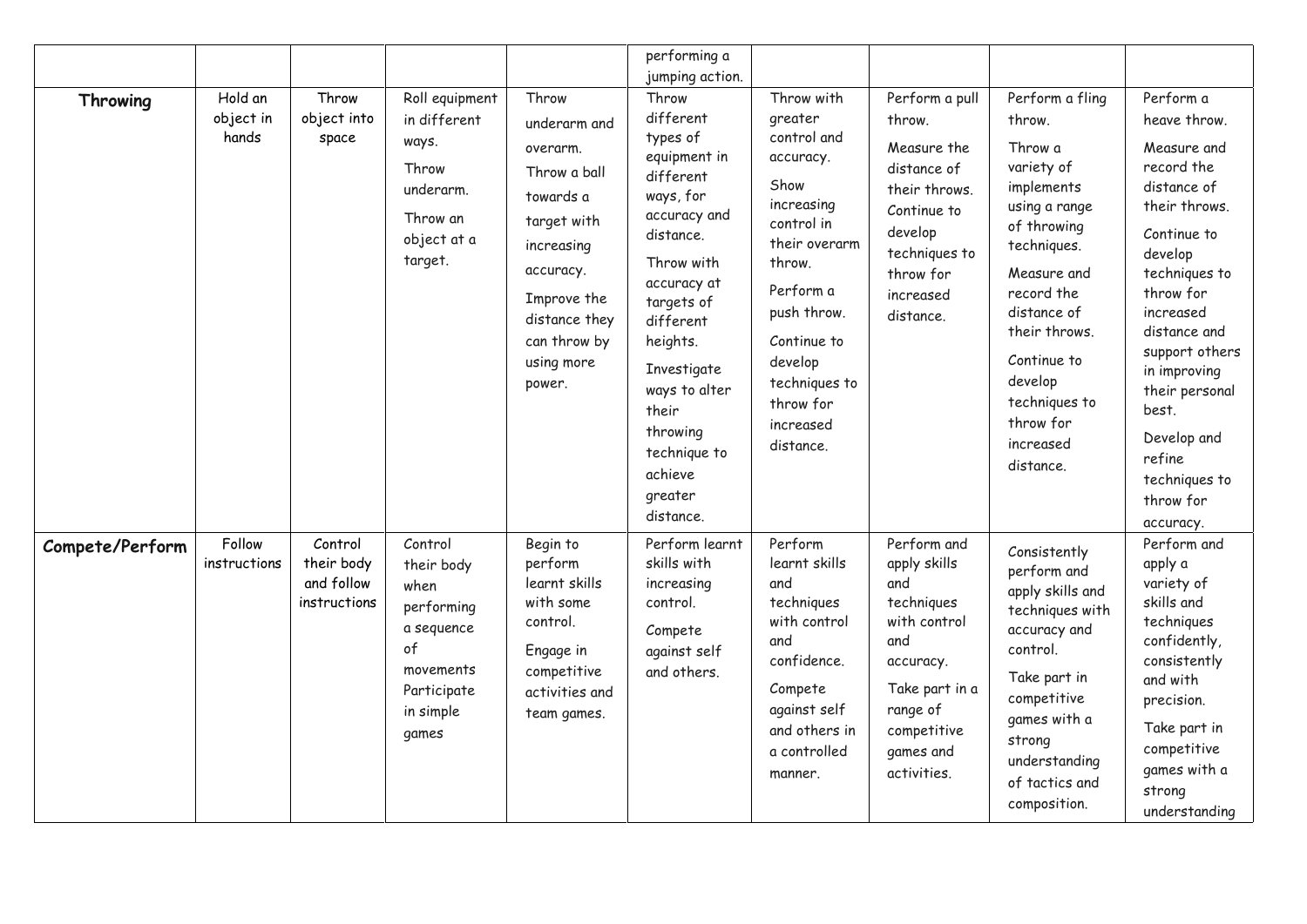| <b>Evaluate</b> | Talk about<br>what they<br>have done.<br>Talk about<br>what others<br>have done. | Watch and<br>describe<br>performances.<br>Begin to say<br>how they<br>could improve. | Watch and<br>describe<br>performances,<br>and use what<br>they see to<br>improve their<br>own<br>performance.<br>Talk about the<br>differences<br>between their<br>work and that | Watch,<br>describe and<br>evaluate the<br>effectiveness<br>of a<br>performance.<br>Describe how<br>their<br>performance<br>has improved<br>over time. | Watch,<br>describe and<br>evaluate the<br>effectiveness<br>оf<br>performances,<br>giving ideas<br>for<br>improvements.<br>Modify their<br>use of skills<br>or techniques | Choose and use<br>criteria to<br>evaluate own<br>and others'<br>performance.<br>Explain why<br>they have used<br>particular skills<br>or techniques,<br>and the effect<br>they have had | of tactics and<br>composition.<br>Thoroughly<br>evaluate their<br>own and others'<br>work,<br>suggesting<br>thoughtful and<br>appropriate<br>improvements. |
|-----------------|----------------------------------------------------------------------------------|--------------------------------------------------------------------------------------|----------------------------------------------------------------------------------------------------------------------------------------------------------------------------------|-------------------------------------------------------------------------------------------------------------------------------------------------------|--------------------------------------------------------------------------------------------------------------------------------------------------------------------------|-----------------------------------------------------------------------------------------------------------------------------------------------------------------------------------------|------------------------------------------------------------------------------------------------------------------------------------------------------------|
|                 |                                                                                  |                                                                                      | of others.                                                                                                                                                                       |                                                                                                                                                       | to achieve a<br>better result.                                                                                                                                           | on their<br>performance.                                                                                                                                                                |                                                                                                                                                            |

| <b>Skill</b>                 | 2/3          | 3/4                               | Reception                                                                  | Year 1                                                                                                                      | Year 2                                                                                                                                                                | Year 3                                                                                                                                                                                                | Year 4                                                                                                                                                                                 | Year 5                                                                                                                                                                      | Year 6                                                                                                                                                                                                                                                    |
|------------------------------|--------------|-----------------------------------|----------------------------------------------------------------------------|-----------------------------------------------------------------------------------------------------------------------------|-----------------------------------------------------------------------------------------------------------------------------------------------------------------------|-------------------------------------------------------------------------------------------------------------------------------------------------------------------------------------------------------|----------------------------------------------------------------------------------------------------------------------------------------------------------------------------------------|-----------------------------------------------------------------------------------------------------------------------------------------------------------------------------|-----------------------------------------------------------------------------------------------------------------------------------------------------------------------------------------------------------------------------------------------------------|
|                              |              |                                   |                                                                            |                                                                                                                             | <b>Gymnastics</b>                                                                                                                                                     |                                                                                                                                                                                                       |                                                                                                                                                                                        |                                                                                                                                                                             |                                                                                                                                                                                                                                                           |
| Health and<br><b>Fitness</b> | Move<br>body | Move body in<br>different<br>ways | Describe<br>how the<br>body feels<br>when still<br>and when<br>exercising. | Describe how<br>the body<br>feels before,<br>during and<br>after<br>exercise.<br>Carry and<br>place<br>equipment<br>safely. | Recognise<br>and<br>describe<br>how the<br>body feels<br>during and<br>after<br>different<br>physical<br>activities.<br>Explain what<br>they need to<br>stay healthy. | Recognise and<br>describe the<br>effects of<br>exercise on<br>the body.<br>Know the<br>importance of<br>strength and<br>flexibility for<br>physical<br>activity.<br>Explain why it<br>is important to | Describe how<br>the body reacts<br>at different<br>times and how<br>this affects<br>performance.<br>Explain why<br>exercise is<br>good for your<br>health.<br>Know some<br>reasons for | Know and<br>understand<br>the reasons<br>for warming<br>up and<br>cooling down.<br>Explain some<br>safety<br>principles<br>when<br>preparing for<br>and during<br>exercise. | Understand the importance<br>of warming up and cooling<br>down.<br>Carry out warm-ups and<br>cool-downs safely and<br>effectively.<br>Understand why exercise is<br>good for health, fitness and<br>wellbeing.<br>Know ways they can become<br>healthier. |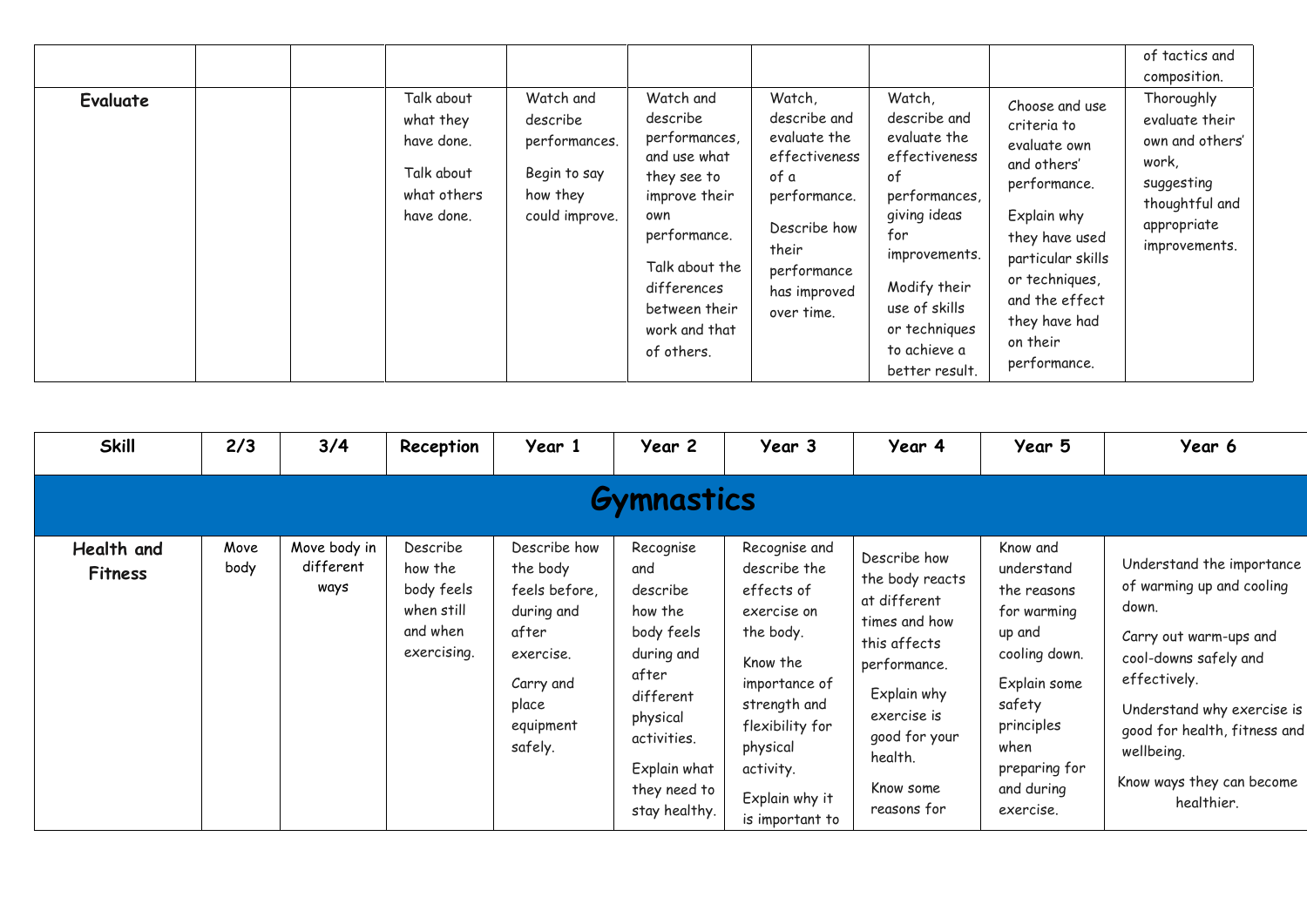|                                                           |                    |                                                    |                                                                                                                                                                                                                                                                                                                       |                                                                                                                                                                                                                                                                                                                                                                                        |                                                                                                                                                                                                                                                                                                                                                                                                                                       | warmup and                                                                                                                                                                                                                                                                                                                                                                                                                        | warming up and                                                                                                                                                                                                                                                                                                                                                                                                                                                                     |                                                                                                                                                                                                                                                                                                                                                                                                                                                                 |                                                                                                                                                                                                                                                                                                                                                                                                                                                                                                                                                                       |
|-----------------------------------------------------------|--------------------|----------------------------------------------------|-----------------------------------------------------------------------------------------------------------------------------------------------------------------------------------------------------------------------------------------------------------------------------------------------------------------------|----------------------------------------------------------------------------------------------------------------------------------------------------------------------------------------------------------------------------------------------------------------------------------------------------------------------------------------------------------------------------------------|---------------------------------------------------------------------------------------------------------------------------------------------------------------------------------------------------------------------------------------------------------------------------------------------------------------------------------------------------------------------------------------------------------------------------------------|-----------------------------------------------------------------------------------------------------------------------------------------------------------------------------------------------------------------------------------------------------------------------------------------------------------------------------------------------------------------------------------------------------------------------------------|------------------------------------------------------------------------------------------------------------------------------------------------------------------------------------------------------------------------------------------------------------------------------------------------------------------------------------------------------------------------------------------------------------------------------------------------------------------------------------|-----------------------------------------------------------------------------------------------------------------------------------------------------------------------------------------------------------------------------------------------------------------------------------------------------------------------------------------------------------------------------------------------------------------------------------------------------------------|-----------------------------------------------------------------------------------------------------------------------------------------------------------------------------------------------------------------------------------------------------------------------------------------------------------------------------------------------------------------------------------------------------------------------------------------------------------------------------------------------------------------------------------------------------------------------|
|                                                           |                    |                                                    |                                                                                                                                                                                                                                                                                                                       |                                                                                                                                                                                                                                                                                                                                                                                        |                                                                                                                                                                                                                                                                                                                                                                                                                                       | cool-down.                                                                                                                                                                                                                                                                                                                                                                                                                        | cooling down.                                                                                                                                                                                                                                                                                                                                                                                                                                                                      |                                                                                                                                                                                                                                                                                                                                                                                                                                                                 |                                                                                                                                                                                                                                                                                                                                                                                                                                                                                                                                                                       |
| Acquiring and<br><b>Developing Skills</b><br>in Gymnastic | Copy a<br>movement | Copy/attempt<br>a movement<br>with some<br>control | Create a<br>short<br>sequence<br>of<br>movements.<br>Roll in<br>different<br>ways with<br>control.<br>Travel in<br>different<br>ways.<br>Stretch in<br>different<br>ways.<br>Jump in<br>a range<br>of ways<br>from<br>one<br>space<br>to<br>another<br>with<br>control.<br>Begin<br>to<br>balance<br>with<br>control. | Create and<br>perform a<br>movement<br>sequence.<br>Copy<br>actions and<br>movement<br>sequences<br>with a<br>beginning,<br>middle and<br>end. Link<br>two actions<br>to make a<br>sequence.<br>Recognise<br>and copy<br>contrasting<br>actions<br>(small/tall,<br>narrow/wide).<br>Travel in<br>different<br>ways,<br>changing<br>direction and<br>speed.<br>Hold still<br>shapes and | Copy,<br>explore and<br>remember<br>actions and<br>movements<br>to create<br>their own<br>sequence.<br>Link actions<br>to make a<br>sequence.<br>Travel in a<br>variety of<br>ways,<br>including<br>rolling.<br>Hold a still<br>shape whilst<br>balancing on<br>different<br>points of<br>the body.<br>Jump in a<br>variety of<br>ways and<br>land with<br>increasing<br>control and<br>balance.<br>Climb onto<br>and jump<br>off the | Choose ideas<br>to compose a<br>movement<br>sequence<br>independently<br>and with<br>others.<br>Link<br>combinations<br>of actions with<br>increasing<br>confidence,<br>including<br>changes of<br>direction,<br>speed or level.<br>Develop the<br>quality of<br>their actions,<br>shapes and<br>balances.<br>Move with<br>coordination,<br>control and<br>care.<br>Use turns<br>whilst<br>travelling in<br>a variety of<br>ways. | Create a<br>sequence of<br>actions that<br>fit a theme.<br>Use an<br>increasing<br>range of<br>actions,<br>directions and<br>levels in their<br>sequences.<br>Move with<br>clarity,<br>fluency and<br>expression.<br>Show<br>changes of<br>direction,<br>speed and<br>level during a<br>performance.<br>Travel in<br>different<br>ways, including<br>using flight.<br>Improve the<br>placement and<br>alignment of<br>body parts in<br>balances.<br>Use equipment<br>to vault in a | Select ideas<br>to compose<br>specific<br>sequences<br>of<br>movements,<br>shapes and<br>balances.<br>Adapt their<br>sequences to<br>fit new<br>criteria or<br>suggestions.<br>Perform<br>jumps, shapes<br>and balances<br>fluently and<br>with control.<br>Confidently<br>develop the<br>placement<br>of their<br>body parts<br>in balances.<br>recognising<br>the position<br>of their<br>centre of<br>gravity and<br>where it<br>should be in<br>relation to | Create their own complex<br>sequences involving the<br>full range of actions and<br>movements: travelling,<br>balancing, holding shapes,<br>jumping, leaping,<br>swinging, vaulting and<br>stretching.<br>Demonstrate precise and<br>controlled placement of<br>body parts in their actions,<br>shapes and balances.<br>Confidently use equipment<br>to vault and incorporate<br>this into sequences.<br>Apply skills and techniques<br>consistently, showing<br>precision and control.<br>Develop strength,<br>technique and flexibility<br>throughout performances. |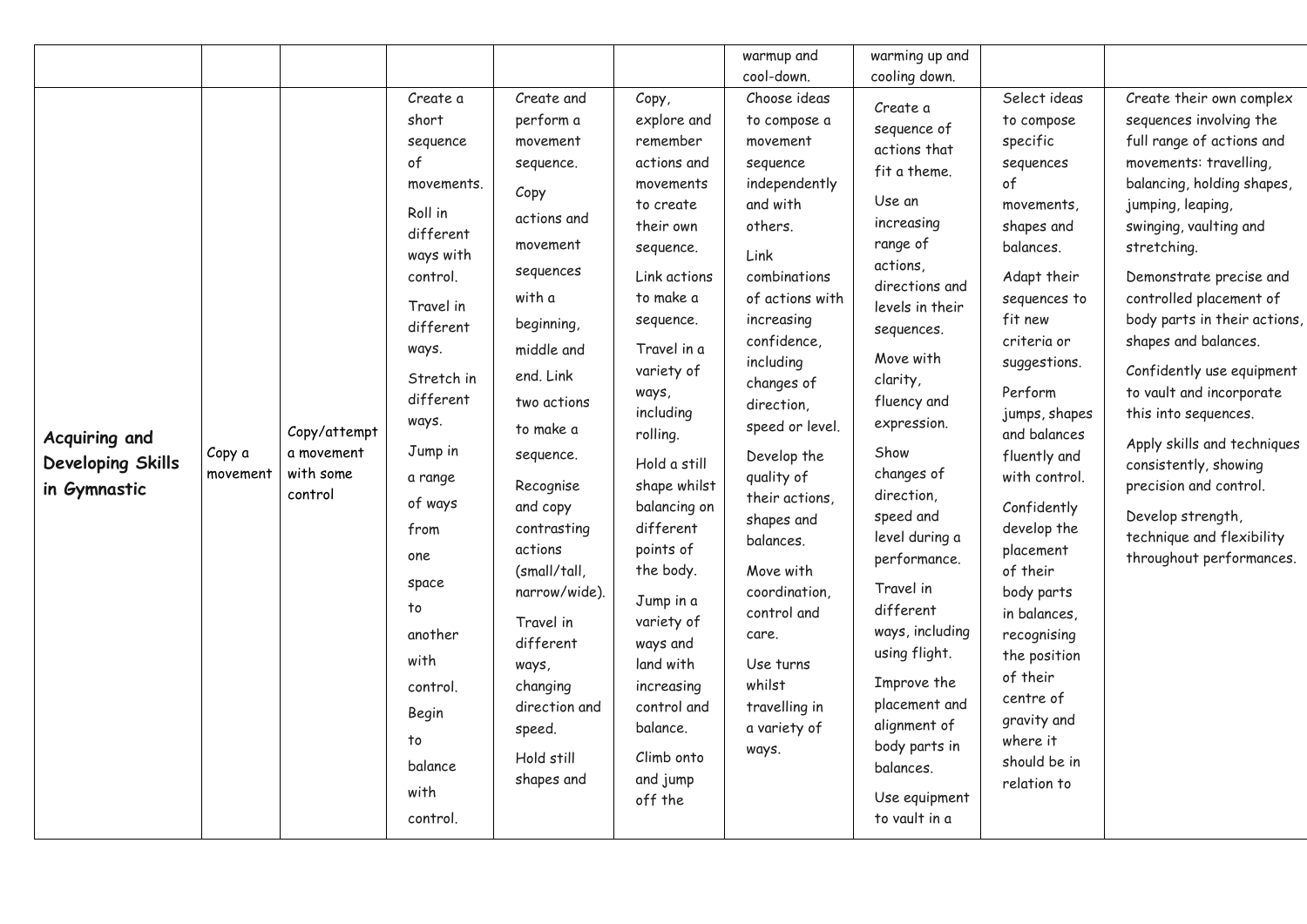|              |                             |                          | Move<br>around,<br>under,<br>over, and<br>through<br>different<br>objects<br>and<br>equipment. | simple<br>balances.<br>Carry out<br>simple<br>stretches.<br>Carry out a<br>range of<br>simple jumps,<br>landing<br>safely.<br>Move<br>around,<br>under, over,<br>and through<br>different<br>objects and<br>equipment.<br>Begin to move<br>with control<br>and care. | equipment<br>safely.<br>Move with<br>increasing<br>control and<br>care.                                          | Use a range of<br>jumps in their<br>sequences.<br>Begin to use<br>equipment to<br>vault.<br>Create<br>interesting<br>body shapes<br>while holding<br>balances with<br>control and<br>confidence.<br>Begin to show<br>flexibility in<br>movements | variety<br>of ways.<br>Carry out<br>balances,<br>recognising<br>the position of<br>their centre<br>of gravity and<br>how this<br>affects the<br>balance.<br>Begin to<br>develop good<br>technique<br>when<br>travelling,<br>balancing and<br>using<br>equipment.<br>Develop<br>strength,<br>technique and<br>flexibility<br>throughout<br>performances. | the base of<br>the balance.<br>Confidently<br>use<br>equipment to<br>vault in a<br>variety of<br>ways.<br>Apply skills<br>and<br>techniques<br>consistently.<br>Develop<br>strength,<br>technique and<br>flexibility<br>throughout<br>performances.<br>Combine<br>equipment<br>with<br>movement to<br>create<br>sequences. |                                                                                                                                                                                         |
|--------------|-----------------------------|--------------------------|------------------------------------------------------------------------------------------------|----------------------------------------------------------------------------------------------------------------------------------------------------------------------------------------------------------------------------------------------------------------------|------------------------------------------------------------------------------------------------------------------|--------------------------------------------------------------------------------------------------------------------------------------------------------------------------------------------------------------------------------------------------|---------------------------------------------------------------------------------------------------------------------------------------------------------------------------------------------------------------------------------------------------------------------------------------------------------------------------------------------------------|----------------------------------------------------------------------------------------------------------------------------------------------------------------------------------------------------------------------------------------------------------------------------------------------------------------------------|-----------------------------------------------------------------------------------------------------------------------------------------------------------------------------------------|
| <b>Rolls</b> | Body in<br>roll<br>position | Attemt basic<br>log roll | Curled side<br>roll (egg<br>roll)<br>Log roll<br>(pencil roll)<br>Teddy bear<br>roll           | Log roll<br>(controlled)<br>Curled side<br>roll (egg roll)<br>(controlled)<br>Teddy bear<br>roll<br>(controlled)                                                                                                                                                     | Log roll<br>(controlled)<br>Curled side<br>roll (egg roll)<br>(controlled)<br>Teddy bear<br>roll<br>(controlled) | Crouched<br>forward roll<br>Forward roll<br>from standing<br>Tucked<br>backward roll                                                                                                                                                             | Forward roll<br>from standing<br>Straddle<br>forward roll<br>Tucked<br>backward roll<br>Backward roll<br>to straddle                                                                                                                                                                                                                                    | Forward roll<br>from standing<br>Straddle<br>forward roll<br>Pike forward<br>roll<br>Tucked<br>backward roll                                                                                                                                                                                                               | Forward roll from standing<br>Straddle forward roll<br>Pike forward roll<br>Dive forward roll<br>Tucked backward roll<br>Backward roll to straddle<br>Backward roll to standing<br>pike |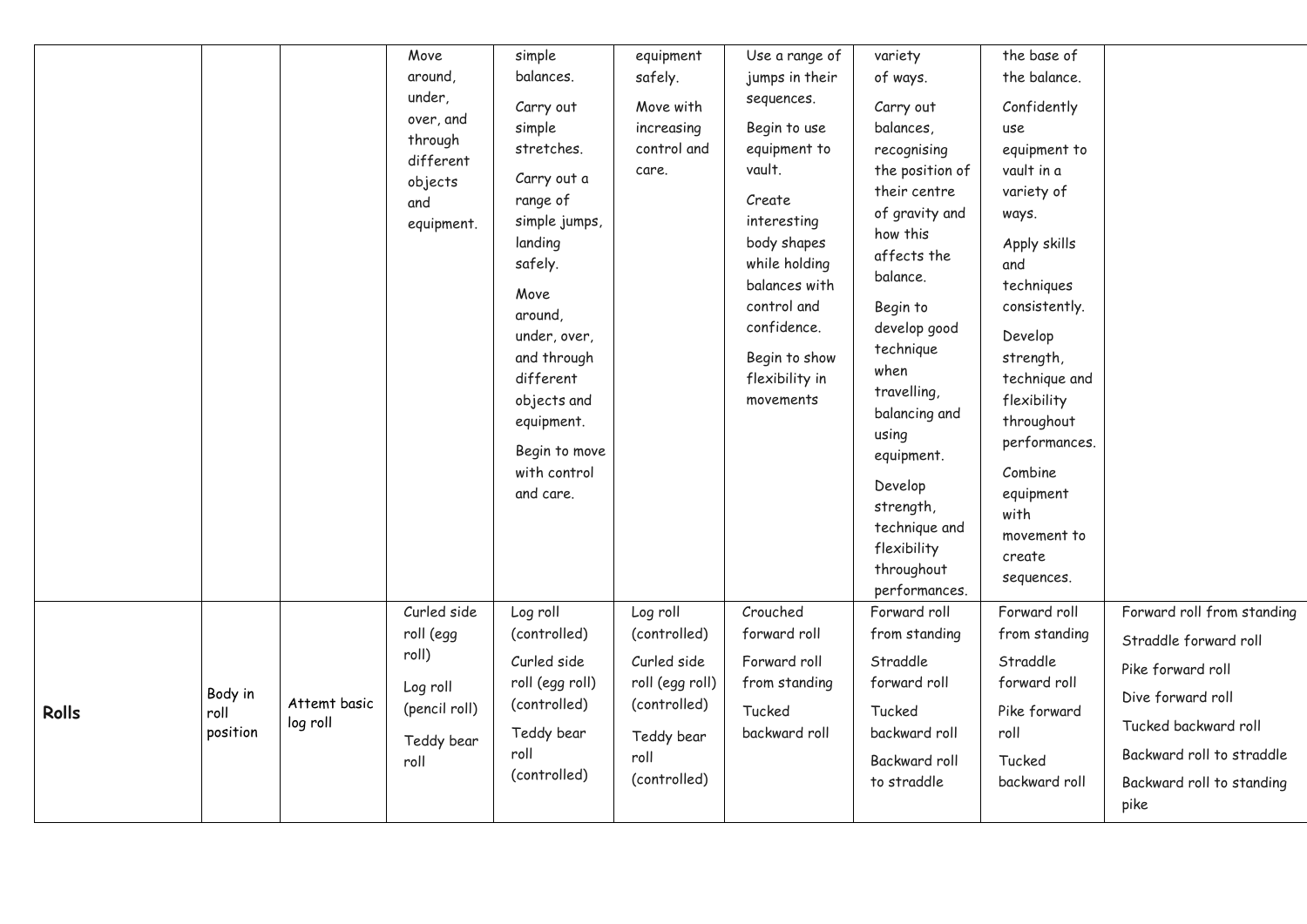| Jumps                                                                                                      | Two feet<br>off the<br>ground at<br>once | Straight<br>jump | Straight<br>jump<br>Tuck jump<br>Jumping<br>Jack<br>Half turn<br>jump | Straight jump<br>Tuck jump<br>Jumping jack<br>Half turn<br>jump<br>Cat spring | Rocking for<br>forward roll<br>Crouched<br>forward roll<br>Straight<br>jump<br>Tuck jump<br>Jumping<br>jack<br>Half turn<br>jump<br>Cat spring<br>Cat spring to<br>straddle | Straight jump<br>Tuck jump<br>Jumping jack<br>Star jump<br>Straddle jump<br>Pike jump<br>Straight jump<br>half-turn<br>Cat leap | Straight jump<br>Tuck jump<br>Jumping jack<br>Star jump<br>Straddle jump<br>Pike jump<br>Straight jump<br>half-turn<br>Straight jump                    | Backward roll<br>to straddle<br>Straight jump<br>Tuck jump<br>Jumping jack<br>Star jump<br>Straddle jump<br>Pike jump<br>Stag jump<br>Straight jump<br>half-turn | Pike backward roll<br>Straight jump<br>Tuck jump<br>Jumping jack<br>Star jump<br>Straddle jump<br>Pike jump<br>Stag jump<br>Straight jump half-turn<br>Straight jump full-turn               |
|------------------------------------------------------------------------------------------------------------|------------------------------------------|------------------|-----------------------------------------------------------------------|-------------------------------------------------------------------------------|-----------------------------------------------------------------------------------------------------------------------------------------------------------------------------|---------------------------------------------------------------------------------------------------------------------------------|---------------------------------------------------------------------------------------------------------------------------------------------------------|------------------------------------------------------------------------------------------------------------------------------------------------------------------|----------------------------------------------------------------------------------------------------------------------------------------------------------------------------------------------|
|                                                                                                            |                                          |                  |                                                                       |                                                                               |                                                                                                                                                                             |                                                                                                                                 | full-turn<br>Cat leap<br>Cat leap half-<br>turn                                                                                                         | Straight jump<br>full-turn<br>Cat leap<br>Cat leap half-<br>turn<br>Split leap                                                                                   | Cat leap<br>Cat leap half-turn<br>Cat leap full-turn<br>Split<br>leap<br>Stag<br>leap                                                                                                        |
| Vault - with<br>springboard and<br>vault or other<br>suitable raised<br>platform, e.g.<br>gymnastics table |                                          |                  |                                                                       | Straight jump<br>off<br>springboard                                           | Hurdle step<br>onto<br>springboard<br>Straight<br>jump off<br>springboard<br>Tuck jump<br>off<br>springboard                                                                | Hurdle step<br>onto<br>springboard<br>Squat on vault<br>Star jump off<br>Tuck jump off<br>Straddle jump<br>off<br>Pike jump off | Hurdle step<br>onto<br>springboard<br>Squat on vault<br>Straddle on<br>vault<br>Star jump off<br>Tuck jump off<br>Straddle jump<br>off<br>Pike jump off | Hurdle step<br>onto<br>springboard<br>Squat on vault<br>Straddle on<br>vault<br>Star jump off<br>Tuck jump off<br>Straddle jump<br>off                           | Hurdle step onto<br>springboard<br>Squat on vault<br>Straddle on vault<br>Star jump off<br>Tuck jump off<br>Straddle jump off<br>Pike jump off<br>Squat through vault<br>Straddle over vault |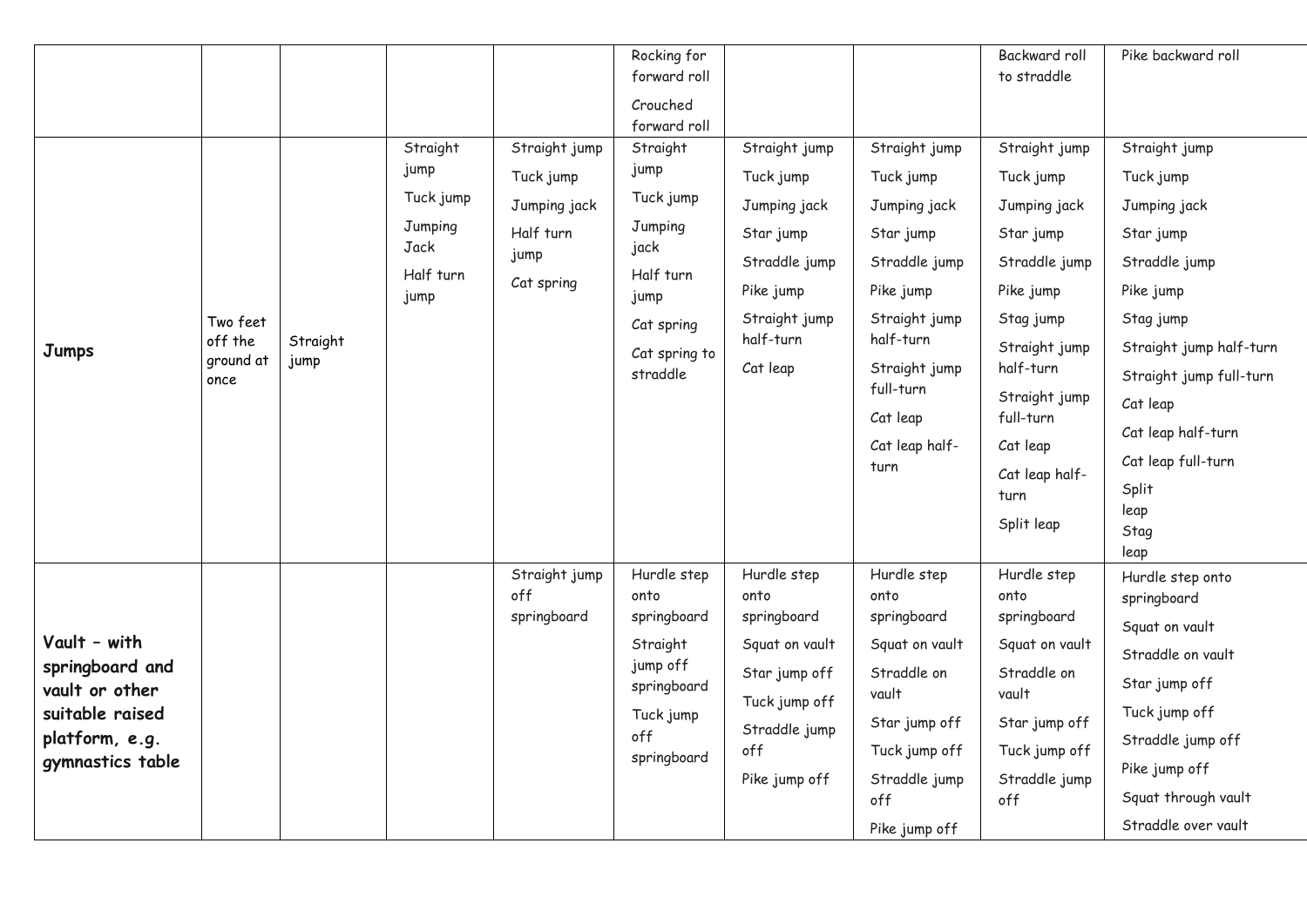|                                                                                       |                                         |                                                     |                                               |                                                                                                                                  |                                                                                                                                                                                                  |                                                                                                                                                                        |                                                                                                                                                                                                                                         | Pike jump off                                                                                                                                                                                                                                                      |                                                                                                                                                                                                                                                                                                                        |
|---------------------------------------------------------------------------------------|-----------------------------------------|-----------------------------------------------------|-----------------------------------------------|----------------------------------------------------------------------------------------------------------------------------------|--------------------------------------------------------------------------------------------------------------------------------------------------------------------------------------------------|------------------------------------------------------------------------------------------------------------------------------------------------------------------------|-----------------------------------------------------------------------------------------------------------------------------------------------------------------------------------------------------------------------------------------|--------------------------------------------------------------------------------------------------------------------------------------------------------------------------------------------------------------------------------------------------------------------|------------------------------------------------------------------------------------------------------------------------------------------------------------------------------------------------------------------------------------------------------------------------------------------------------------------------|
|                                                                                       |                                         |                                                     |                                               |                                                                                                                                  |                                                                                                                                                                                                  |                                                                                                                                                                        |                                                                                                                                                                                                                                         | Squat through<br>vault                                                                                                                                                                                                                                             |                                                                                                                                                                                                                                                                                                                        |
| Handstands,<br>Cartwheels and<br>Round-offs<br>Travelling &<br><b>Linking Actions</b> | Move<br>from one<br>place to<br>another | Move from<br>one place to<br>another<br>differently | Bunny hop<br>Tiptoe,<br>step, jump<br>and hop | Bunny hop<br>Front support<br>wheelbarrow<br>with partner<br>Tiptoe, step,<br>jump and hop<br>Hopscotch<br>Skipping<br>Galloping | Bunny hop<br>Front support<br>wheelbarrow<br>with partner<br>T-lever<br>Scissor kick<br>Tiptoe, step,<br>jump and<br>hop<br>Hopscotch<br>Skipping<br>Galloping<br>Straight<br>jump half-<br>turn | Handstand<br>Lunge into<br>handstand<br>Cartwheel<br>Tiptoe, step,<br>jump and hop<br>Hopscotch<br>Skipping<br>Chassis steps<br>Straight jump<br>half turn<br>Cat leap | Lunge into<br>handstand<br>Lunge into<br>cartwheel<br>Tiptoe, step,<br>jump and hop<br>Hopscotch<br>Skipping<br>Chassis steps<br>Straight jump<br>half turn<br>Straight jump<br>full turn<br>Cat leap<br>Cat leap half<br>turn<br>Pivot | Lunge into<br>handstand<br>Lunge into<br>cartwheel<br>Lunge into<br>round-off<br>Tiptoe, step,<br>jump and hop<br>Hopscotch<br>Skipping<br>Chassis steps<br>Straight jump<br>half turn<br>Straight jump<br>full turn<br>Cat leap<br>Cat leap half<br>turn<br>Pivot | Lunge into cartwheel<br>Lunge into round-off<br>Hurdle step<br>Hurdle step into cartwheel<br>Hurdle step into round-off<br>Tiptoe, step, jump and hop<br>Hopscotch<br>Skipping<br>Chassis steps<br>Straight jump half turn<br>Straight jump full turn<br>Cat leap<br>Cat leap half turn<br>Cat leap full turn<br>Pivot |
| Shapes and<br><b>Balances</b>                                                         | Stand<br>still                          | Make a shape<br>and hold still                      | Standing<br>balances                          | Standing<br>balances<br>Kneeling<br>balances<br>Pike, tuck,<br>star, straight,<br>straddle<br>shapes                             | Standing<br>balances<br>Kneeling<br>balances<br>Large body<br>part<br>balances<br>Balances on<br>apparatus                                                                                       | Large and small<br>body part<br>balances,<br>including<br>standing and<br>kneeling<br>balances<br>Balances on<br>apparatus<br>Matching and<br>contrasting              | 1, 2, 3 and 4-<br>point balances<br>Balances on<br>apparatus<br>Balances with<br>and against a<br>partner Pike,<br>tuck, star,<br>straight,                                                                                             | 1, 2, 3 and 4-<br>point balances<br>Balances on<br>apparatus<br>Part body<br>weight<br>partner<br>balances Pike,<br>tuck, star,                                                                                                                                    | 1, 2, 3 and 4- point balances<br>Balances on apparatus<br>Develop technique, control<br>and complexity of part-<br>weight partner balances<br>Group formations<br>Pike, tuck, star, straight,<br>straddle shapes<br>Front and back support                                                                             |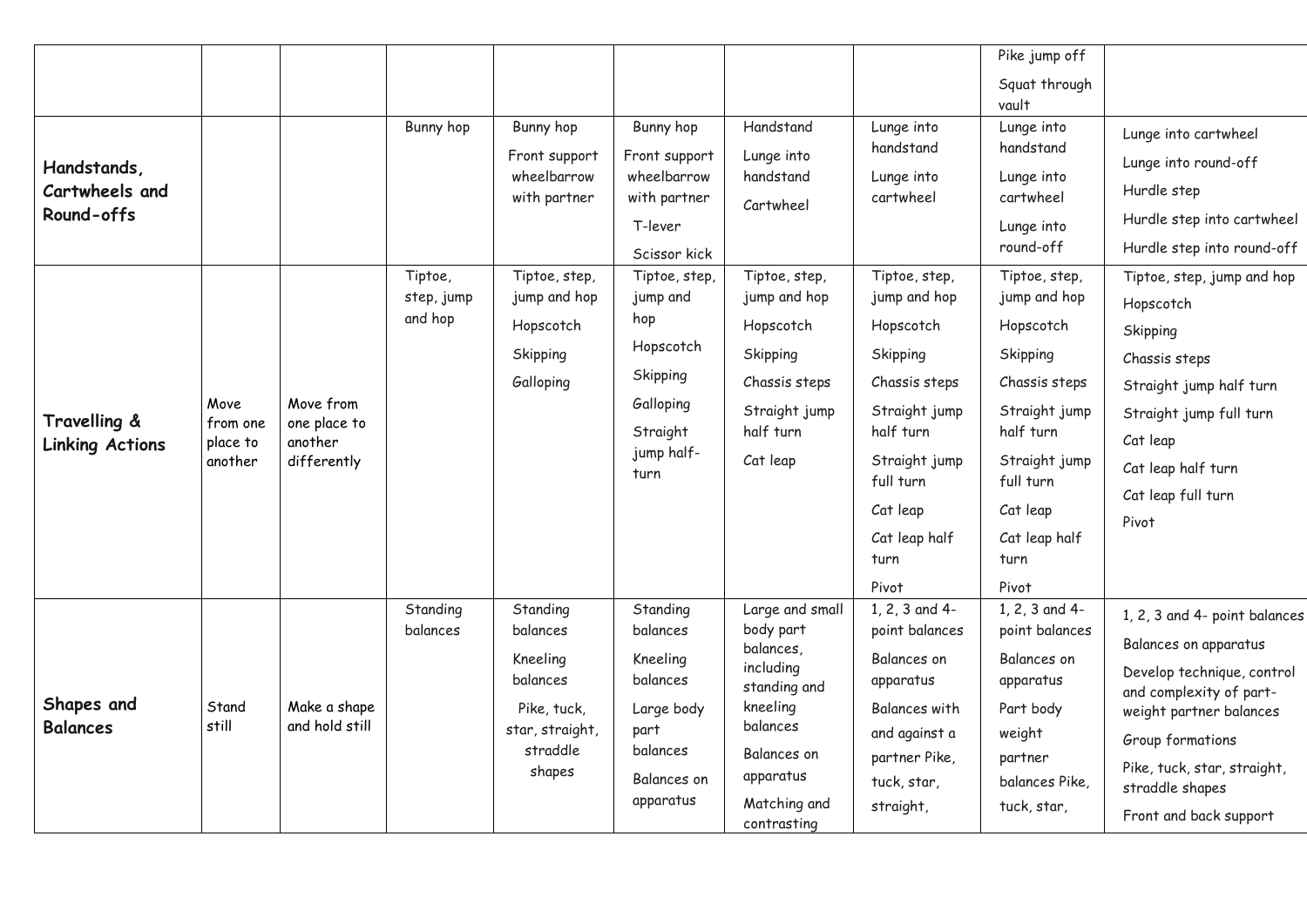|                 |  |             |               | Balances      |                  | straddle         | straight,      |                              |
|-----------------|--|-------------|---------------|---------------|------------------|------------------|----------------|------------------------------|
|                 |  |             |               |               | partner          |                  |                |                              |
|                 |  |             |               | with a        | balances         | shapes           | straddle       |                              |
|                 |  |             |               | partner       | Pike, tuck,      | Front and back   | shapes         |                              |
|                 |  |             |               | Pike, tuck,   | star, straight,  | support          | Front and      |                              |
|                 |  |             |               | star,         | straddle         |                  | back support   |                              |
|                 |  |             |               | straight,     | shapes           |                  |                |                              |
|                 |  |             |               | straddle      | Front and back   |                  |                |                              |
|                 |  |             |               | shapes        | support          |                  |                |                              |
|                 |  |             |               | Front and     |                  |                  |                |                              |
|                 |  |             |               | back          |                  |                  |                |                              |
|                 |  |             |               | support       |                  |                  |                |                              |
|                 |  | Control my  | Perform using | Perform       | Develop the      | Perform and      | Perform own    | Link actions to create a     |
|                 |  | body when   | a range of    | sequences     | quality of the   | create           | longer, more   | complex sequence using a     |
|                 |  | performing  | actions and   | of their own  | actions in their | sequences with   | complex        | full range of movement       |
|                 |  | a sequence  | body parts    | composition   | performances.    | fluency and      | sequences in   | that showcases different     |
|                 |  | 0f          | with some     | with          | Perform learnt   | expression.      | time to music. | agilities, performed in time |
|                 |  | movements.  | coordination. | coordination. | skills and       | Perform and      | Consistently   | to music.                    |
|                 |  | Participate | Begin to      | Perform       | techniques       | apply skills and | perform and    | Perform and apply a          |
| Compete/Perform |  | in simple   | perform       | learnt skills | with control     | techniques       | apply skills   | variety of skills and        |
|                 |  | games.      | learnt skills | with          | and confidence.  | with control     | and techniques | techniques confidently,      |
|                 |  |             | with some     | increasing    |                  | and accuracy.    | with accuracy  | consistently and with        |
|                 |  |             | control.      | control.      | Compete          |                  | and control.   | precision.                   |
|                 |  |             |               |               | against self     |                  |                |                              |
|                 |  |             |               |               | and others in a  |                  |                | Begin to record their peers' |
|                 |  |             |               |               | controlled       |                  |                | performances, and evaluate   |
|                 |  |             |               |               | manner.          |                  |                | these.                       |

| <b>Skill</b> | 2 Year<br>olds | 3-4 Year<br>olds | Reception | Year 1 | Year 2 | Year 3                         | Year 4 | Year 5 | Year 6 |
|--------------|----------------|------------------|-----------|--------|--------|--------------------------------|--------|--------|--------|
|              |                |                  |           |        |        | Outdoor Adventurous Activities |        |        |        |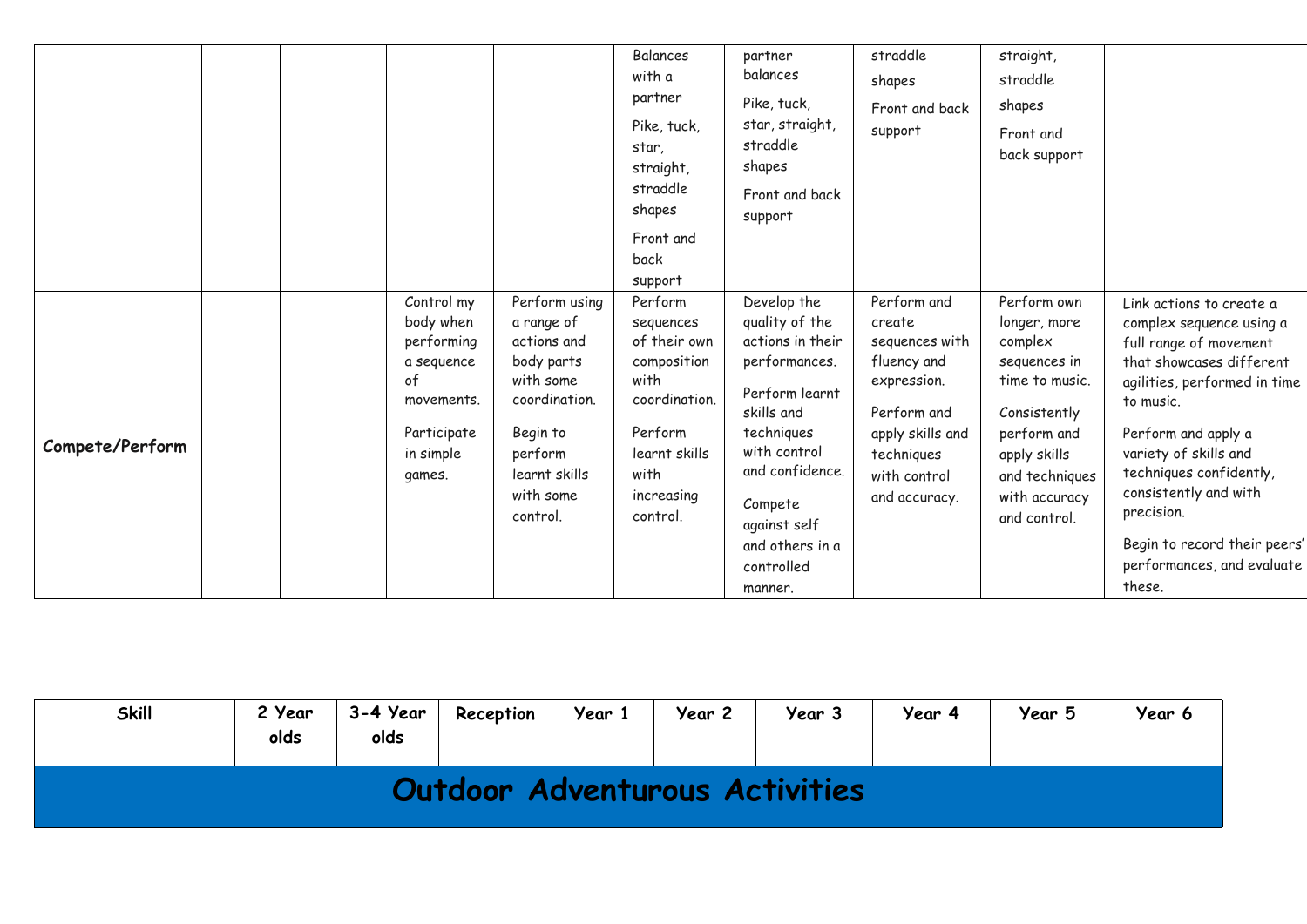| <b>Health and Fitness</b> |  |  | Recognise<br>and<br>describe<br>the effects<br>of exercise<br>on the body.<br>Know the<br>importance of<br>strength and<br>flexibility for<br>physical<br>activity.<br>Explain why<br>it is<br>important to<br>warmup and<br>cool-down. | Describe how<br>the body<br>reacts at<br>different<br>times and how<br>this affects<br>performance.<br>Explain why<br>exercise is<br>good for your<br>health.<br>Know some<br>reasons for<br>warming up<br>and cooling<br>down. | Know and<br>understand<br>the reasons<br>for warming<br>up and<br>cooling<br>down.<br>Explain some<br>safety<br>principles<br>when<br>preparing for<br>and during<br>exercise.                                   | Understand<br>the<br>importance of<br>warming up<br>and cooling<br>down.<br>Carry out<br>warm-ups and<br>cool-downs<br>safely and<br>effectively.<br>Understand<br>why exercise<br>is good for<br>health,<br>fitness and<br>wellbeing.<br>Know ways<br>they can<br>become<br>healthier. |
|---------------------------|--|--|-----------------------------------------------------------------------------------------------------------------------------------------------------------------------------------------------------------------------------------------|---------------------------------------------------------------------------------------------------------------------------------------------------------------------------------------------------------------------------------|------------------------------------------------------------------------------------------------------------------------------------------------------------------------------------------------------------------|-----------------------------------------------------------------------------------------------------------------------------------------------------------------------------------------------------------------------------------------------------------------------------------------|
| <b>Trails</b>             |  |  | Orientate<br>themselves<br>with increasing<br>confidence and<br>accuracy<br>around a short<br>trail.                                                                                                                                    | Orientate<br>themselves<br>with accuracy<br>around a short<br>trial.<br>Create a short<br>trail for<br>others with a<br>physical<br>challenge.<br>Start to<br>recognise<br>features of an                                       | Start to<br>orientate<br>themselves<br>with increasing<br>confidence<br>accuracy and<br>accuracy<br>around and<br>orienteering<br>course.<br>Design and<br>orienteering<br>course that<br>can be<br>followed and | Orientate<br>themselves<br>with<br>confidence and<br>accuracy<br>around in<br>orienteering<br>course when<br>under<br>pressure.<br>Design and<br>orienteering<br>course that is<br>clear to follow                                                                                      |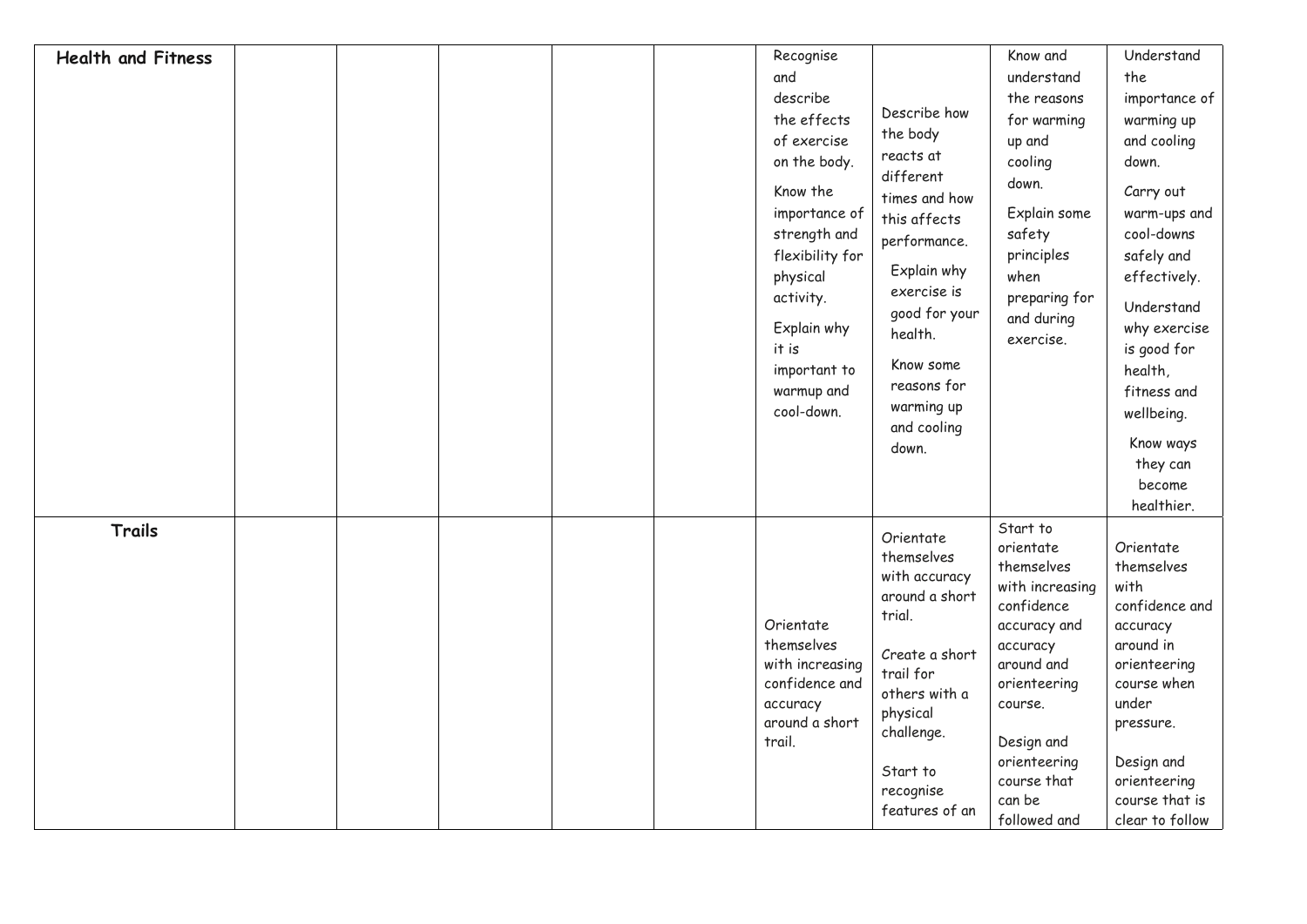|                                 |  |  |                                                                                                                              | orienteering<br>course.                                                                                                                                                                                                                                                                                                 | offers some<br>challenge to<br>others.<br>Begin to use<br>navigation<br>equipment to<br>orientate<br>around a trail.                                                                                                                                                        | and offers<br>challenge to<br>others.<br>Use navigation<br>equipment<br>(maps,<br>compasses) to<br>improve the<br>trail.                                                                                                                                                                       |
|---------------------------------|--|--|------------------------------------------------------------------------------------------------------------------------------|-------------------------------------------------------------------------------------------------------------------------------------------------------------------------------------------------------------------------------------------------------------------------------------------------------------------------|-----------------------------------------------------------------------------------------------------------------------------------------------------------------------------------------------------------------------------------------------------------------------------|------------------------------------------------------------------------------------------------------------------------------------------------------------------------------------------------------------------------------------------------------------------------------------------------|
| Problem-solving                 |  |  | Identify and<br>use effective<br>communication<br>to begin to<br>work as a<br>team.<br>Identify<br>symbols used<br>on a key. | Communicate<br>clearly with<br>other people in<br>a team and<br>with other<br>teams.<br>Have<br>experience of<br>a range of<br>roles within a<br>team and begin<br>to identify the<br>key skills<br>required to<br>succeed at<br>each.<br>Associate the<br>meaning of a<br>key in the<br>context of the<br>environment. | Use clear<br>communication<br>to effectively<br>complete a<br>particular role<br>in a team.<br>Complete<br>orienteering<br>activities both<br>as part of a<br>team and<br>independently.<br>Identify a key<br>on a map and<br>begin to use<br>information in<br>activities. | Use clear<br>communication<br>to effectively<br>complete a<br>particular role<br>in a team.<br>Compete in<br>orienteering<br>activities both<br>as part of a<br>team and<br>independently.<br>Use a range of<br>map styles and<br>make an<br>informed<br>decision on the<br>most<br>effective. |
| Preparation and<br>Organisation |  |  |                                                                                                                              | Try a range of<br>equipment for<br>creating and<br>completing an<br>activity.                                                                                                                                                                                                                                           | Choose the<br>best equipment<br>for an outdoor<br>activity.                                                                                                                                                                                                                 | Choose the<br>best equipment<br>for an outdoor<br>activity.                                                                                                                                                                                                                                    |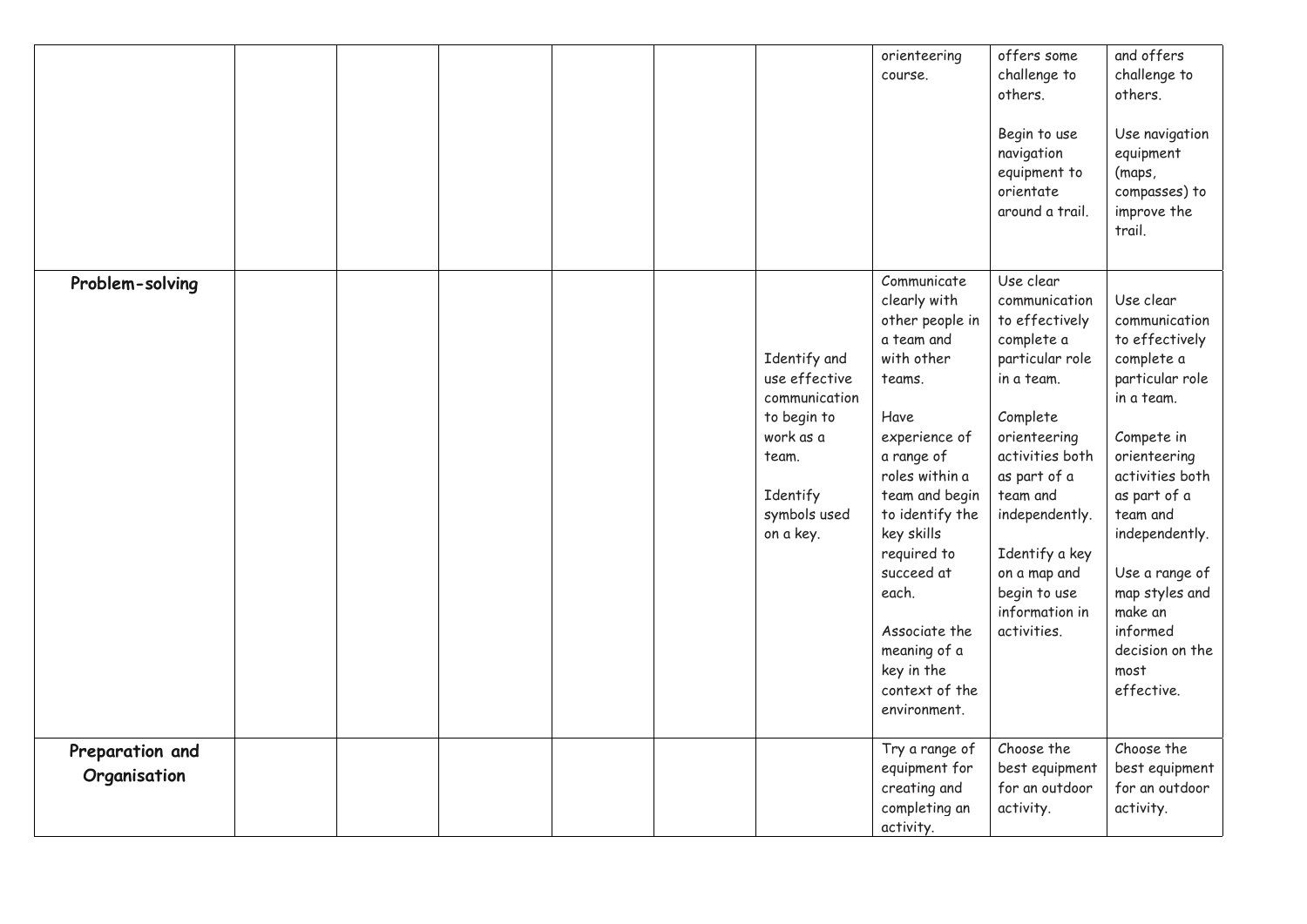|               |  |  | Begin to<br>choose<br>equipment that<br>is appropriate<br>for an activity. | Make an<br>informed<br>decision on the<br>best equipment<br>to use for an<br>activity.<br>Plan and<br>organise a trail<br>that others<br>can follow. | Create an<br>outdoor<br>activity that<br>challenges<br>others.<br>Create a<br>simple plan of<br>an activity for<br>others to<br>follow.<br>Identify the<br>quickest route<br>to accurately<br>navigate and<br>orienteering<br>course. | Prepare and<br>orienteering<br>course for<br>others to<br>follow.<br>Identify the<br>quickest route<br>to accurately<br>navigate and<br>orienteering<br>course.<br>Manage an<br>orienteering<br>event that<br>others can<br>compete in.              |
|---------------|--|--|----------------------------------------------------------------------------|------------------------------------------------------------------------------------------------------------------------------------------------------|---------------------------------------------------------------------------------------------------------------------------------------------------------------------------------------------------------------------------------------|------------------------------------------------------------------------------------------------------------------------------------------------------------------------------------------------------------------------------------------------------|
| Communication |  |  | Communication<br>with others.                                              | Communicate<br>clearly with<br>others.<br>Work as part<br>of a team.<br>Begin to use a<br>map to<br>complete an<br>orienteering<br>course.           | Communicate<br>clearly and<br>effectively<br>with others.<br>Work<br>effectively as<br>part of a team.<br>Successfully<br>use a map to<br>complete an<br>orienteering<br>course.<br>Begin to use a<br>compass for<br>navigation.      | Communicate<br>clearly and<br>effectively<br>with others<br>went under<br>pressure.<br>Work<br>affectively as<br>part of a team,<br>demonstrating<br>leadership<br>skills when<br>necessary.<br>Organise an<br>event for<br>others.<br>Use a compass |
|               |  |  |                                                                            |                                                                                                                                                      |                                                                                                                                                                                                                                       | for navigation.                                                                                                                                                                                                                                      |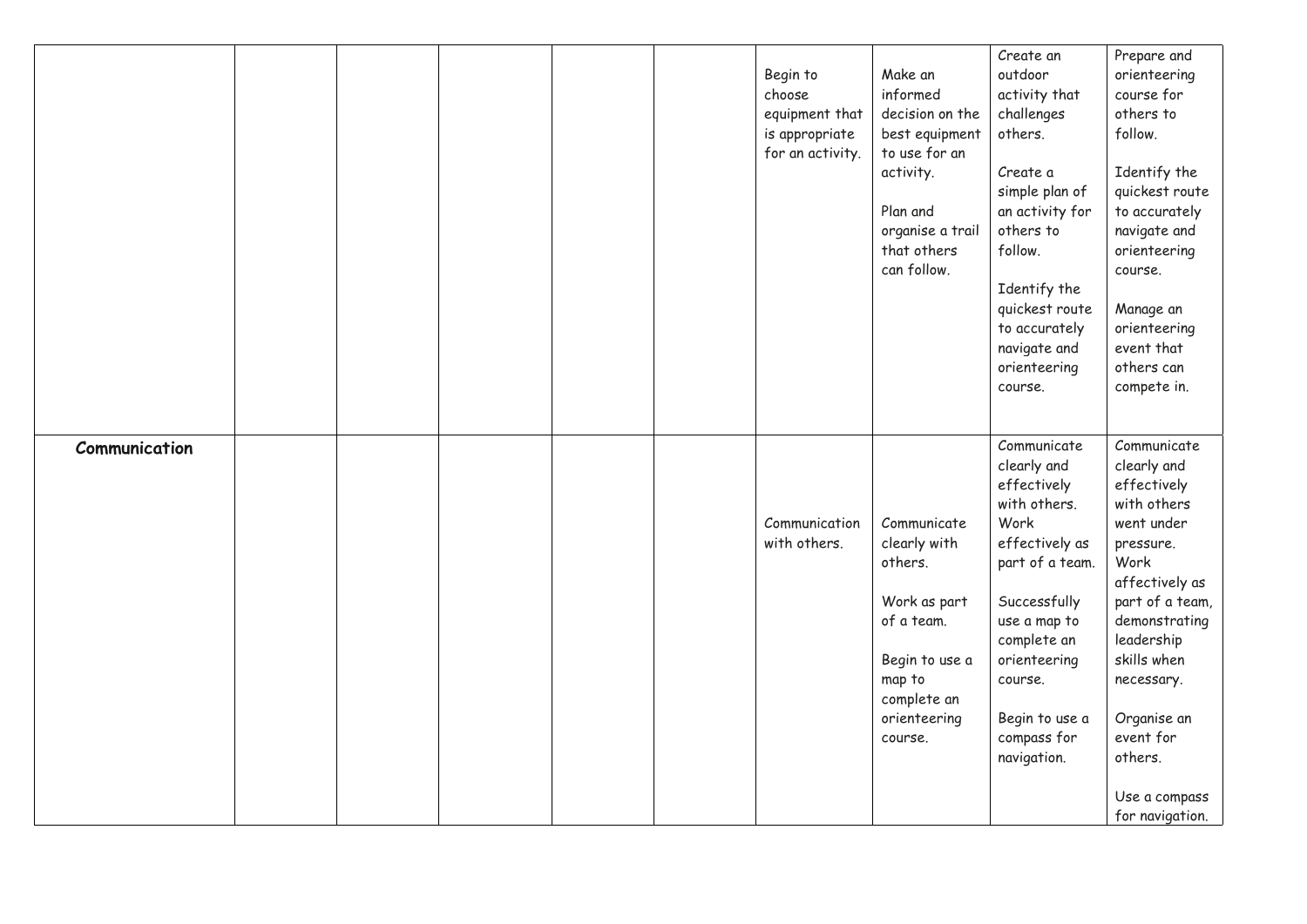| Compete and Perform |  |  | Begin to<br>complete<br>activities in a<br>set period of<br>time.<br>Begin to offer<br>an evaluation<br>of personal<br>performances<br>and activities. | Complete and<br>orienteering<br>course more<br>than once and<br>begin to<br>identify ways<br>of improving<br>completion<br>time.<br>Offer and<br>evaluation of<br>both personal<br>performances<br>and activities.<br>Start to<br>improve trails<br>to increase the<br>challenge of<br>the course. | Complete and<br>orienteering<br>course on<br>multiple<br>occasions, in a<br>quicker time<br>due to improve<br>technique.<br>Offer and a<br>detailed and<br>effective<br>valuation of a<br>personal<br>performances<br>and activities.<br>Improve a trail<br>to increase the<br>challenge of<br>the course. | Complete an<br>orienteering<br>course on<br>multiple<br>occasions, in a<br>quicker time<br>due to improve<br>technique.<br>Offer a<br>detailed and<br>effective<br>evaluation of<br>both personal<br>performances<br>and activities<br>with an aim to<br>increasing<br>challenge and<br>improving<br>performances.<br>Listen to<br>feedback and<br>improve and<br>orienteering<br>course from it. |
|---------------------|--|--|--------------------------------------------------------------------------------------------------------------------------------------------------------|----------------------------------------------------------------------------------------------------------------------------------------------------------------------------------------------------------------------------------------------------------------------------------------------------|------------------------------------------------------------------------------------------------------------------------------------------------------------------------------------------------------------------------------------------------------------------------------------------------------------|---------------------------------------------------------------------------------------------------------------------------------------------------------------------------------------------------------------------------------------------------------------------------------------------------------------------------------------------------------------------------------------------------|
| <b>Evaluate</b>     |  |  | Watch,<br>describe and<br>evaluate the<br>effectiveness<br>of a<br>performance.<br>Describe how<br>their                                               | Watch,<br>describe and<br>evaluate the<br>effectiveness<br>of<br>performances.<br>Giving ideas                                                                                                                                                                                                     | Choose and use<br>criteria to<br>evaluate own<br>and others'<br>performances.<br>Explain why<br>they have used<br>particular                                                                                                                                                                               | Thoroughly<br>evaluate their<br>own and<br>others' work<br>suggesting<br>thoughtful and<br>appropriate<br>improvements.                                                                                                                                                                                                                                                                           |
|                     |  |  | performance                                                                                                                                            | for<br>improvements.                                                                                                                                                                                                                                                                               | skills or<br>techniques,                                                                                                                                                                                                                                                                                   |                                                                                                                                                                                                                                                                                                                                                                                                   |